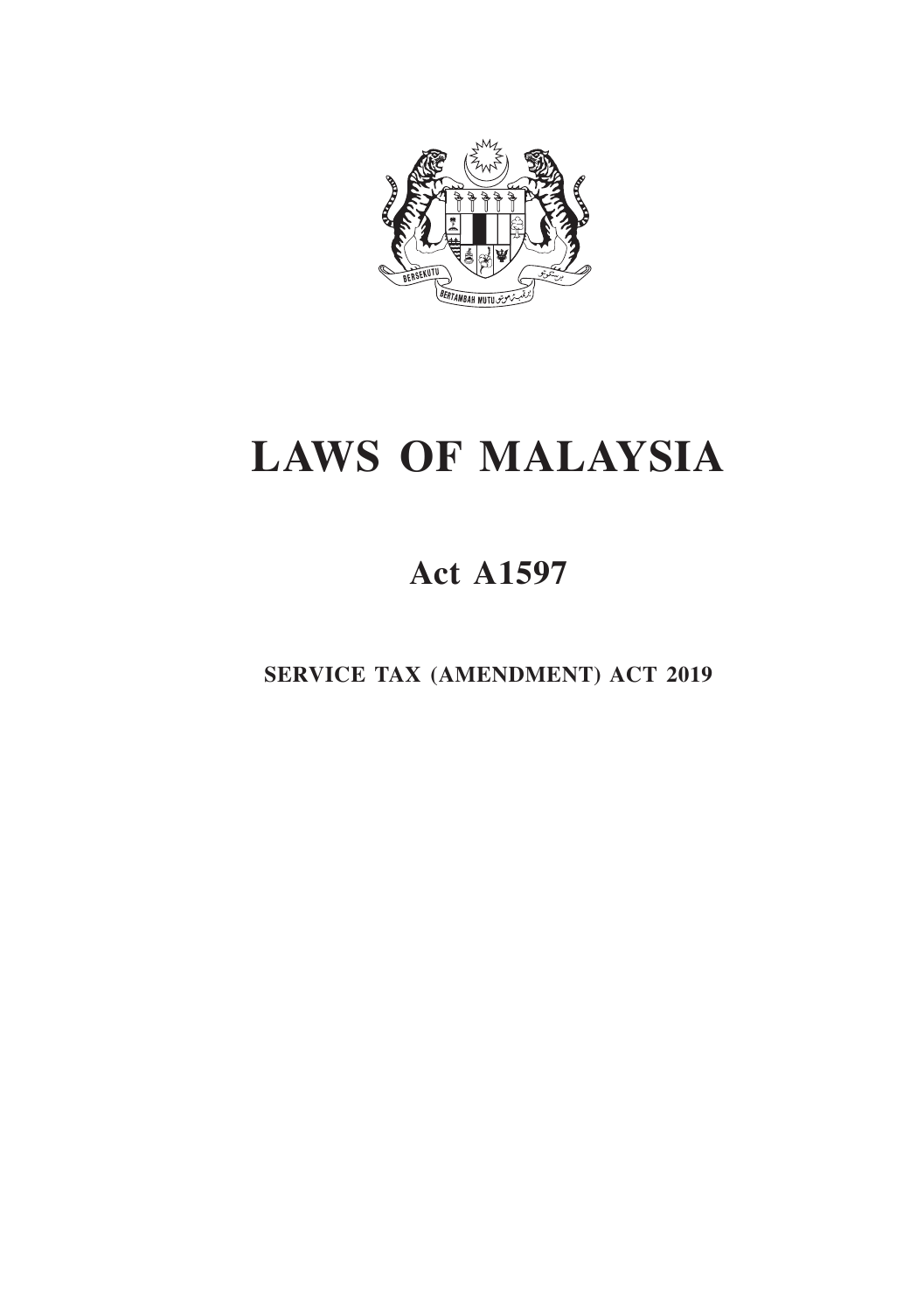| Date of Royal Assent                  | <b>Contractor</b> |                   | $\ldots$ 28 June 2019 |
|---------------------------------------|-------------------|-------------------|-----------------------|
| Date of publication in the<br>Gazette |                   | $\cdots$ $\cdots$ | 9 July 2019           |

**Publisher's Copyright C**

PERCETAKAN NASIONAL MALAYSIA BERHAD<br>All rights reserved. No part of this publication may be reproduced, stored in a retrieval system or transmitted in any form or by any means<br>electronic, mechanical, photocopying, recordin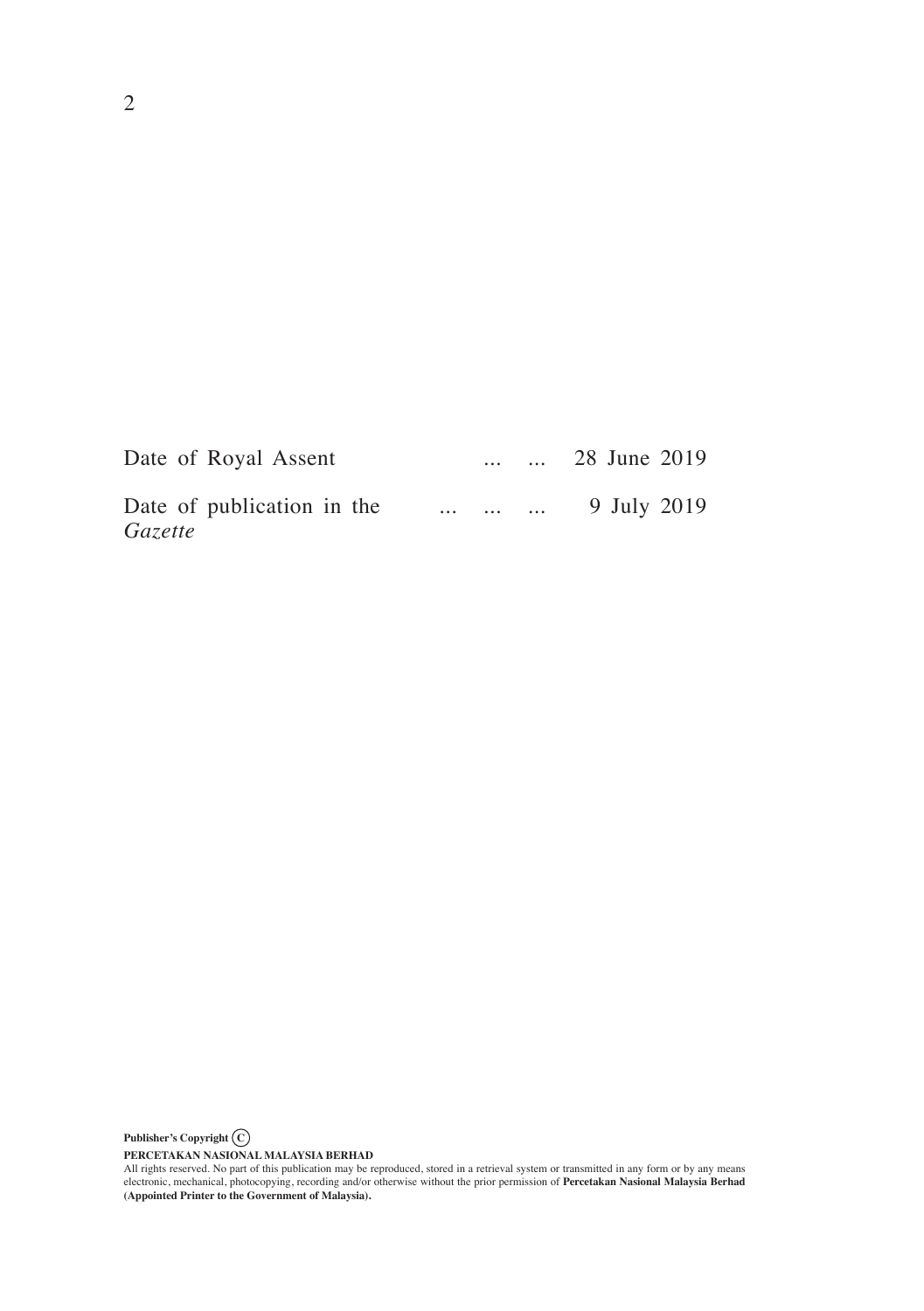# **LAWS OF MALAYSIA**

# **Act A1597**

# **SERVICE TAX (AMENDMENT) ACT 2019**

An Act to amend the Service Tax Act 2018.

 $[$ 

**ENACTED** by the Parliament of Malaysia as follows:

# **Short title and commencement**

**1.** (1) This Act may be cited as the Service Tax (Amendment) Act 2019.

(2) This Act comes into operation on a date to be appointed by the Minister by notification in the *Gazette* and the Minister may appoint different dates for the coming into operation of different provisions or Parts of this Act*.*

(3) Notwithstanding subsection (2), the Minister may, by notification in the *Gazette*, appoint the effective date for the charging and levying of service tax on digital services under this Act.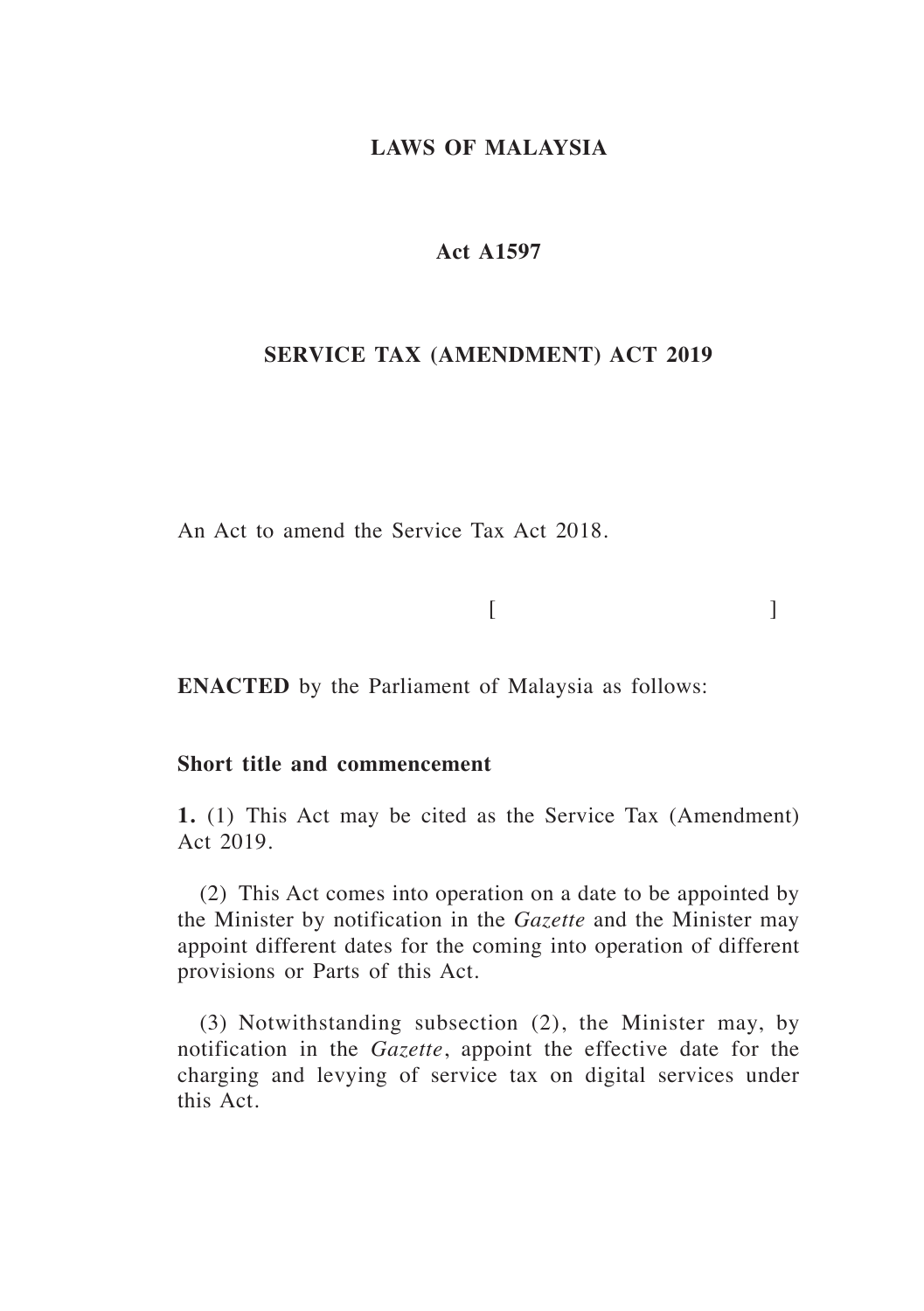# **New section 1<sup>a</sup>**

**2.** The Service Tax Act 2018 [*Act 807*], which is referred to as the "principal Act" in this Act, is amended by inserting after section 1 the following section:

# "**Territorial and extra-territorial application**

**1a.** (1) This Act and its subsidiary legislation shall apply both within and outside Malaysia.

(2) Notwithstanding subsection (1), this Act and its subsidiary legislation shall apply to any person of whatever nationality or citizenship, beyond the geographical limits of Malaysia and the territorial waters of Malaysia, if the person—

- *(a)* is a foreign service provider; or
- *(b)* is registered under section 56c as a foreign registered person.".

# **Amendment of section 2**

- **3.** Subsection 2(1) of the principal Act is amended—
	- *(a)* in the definition of "designated areas", by substituting for the words "and Tioman" the words ", Tioman and Pangkor';
	- *(b)* in the definition of "special areas", by substituting for the words "and the Joint Development Area" the words "the Joint Development Area, and a petroleum supply base licensed under section 77<sub>B</sub> of the Customs Act 1967";
	- *(c)* by inserting after the definition of "registered person" the following definition:

' "foreign registered person" means any foreign service provider who is registered under section 56c;';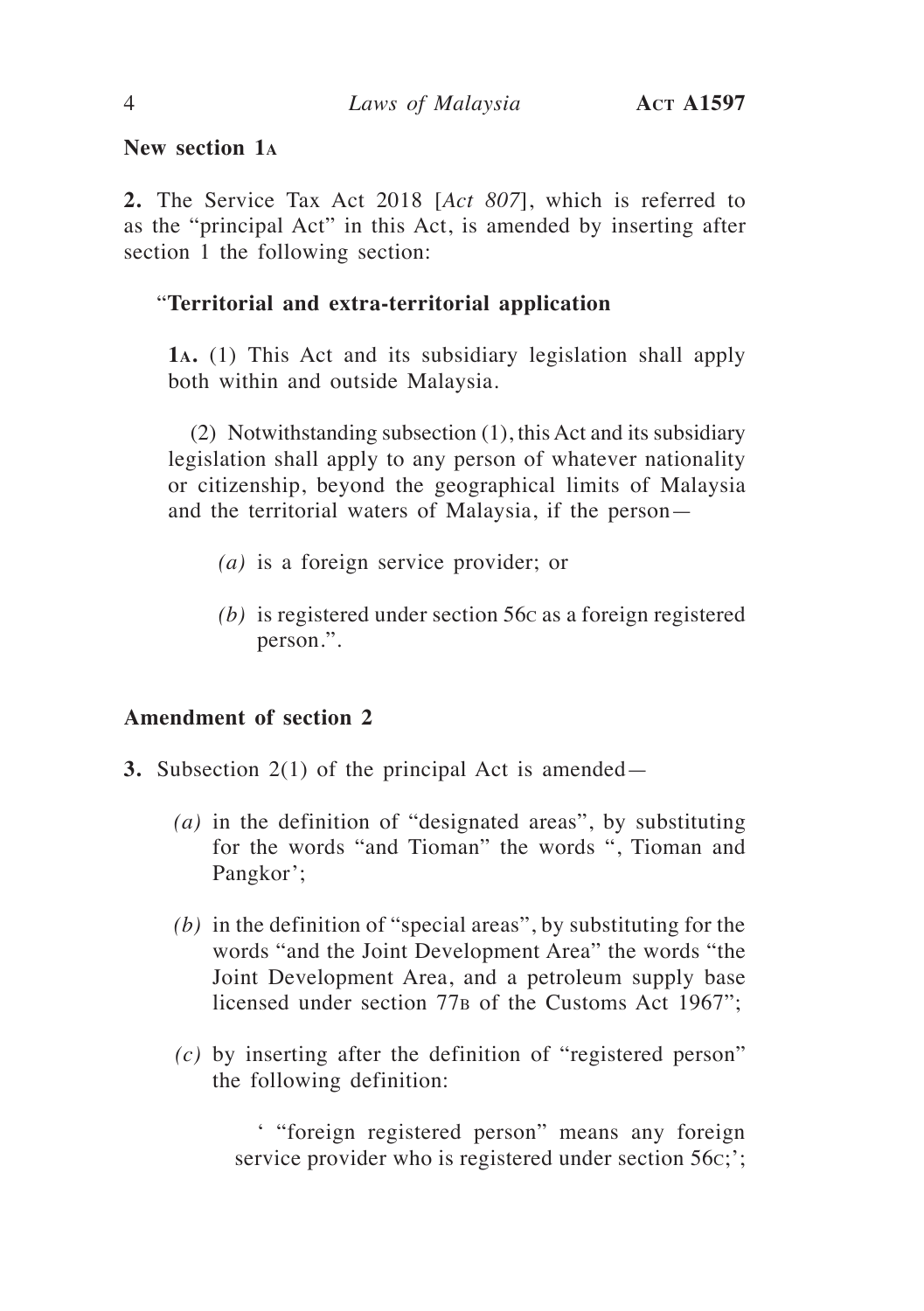*(d)* by inserting after the definition of "taxable person" the following definition:

> ' "Pangkor" means the Pangkor Island, Mentagor Island, Giam Island, Simpan Island, Tukun Terindak Island, Pelanduk Island, Anak Pelanduk Island, Landak Island, Batu Orang Tua and Batu Jambal;';

*(e)* by inserting after the definition of "senior officer of service tax" the following definitions:

> ' "foreign service provider" means any person who is outside Malaysia providing any digital service to a consumer and includes any person who is outside Malaysia operating an online platform for buying and selling goods or providing services (whether or not such person provides any digital service) and who makes transactions for provision of digital services on behalf of any person;

> "consumer" means any person who fulfils any two of the following:

- *(a)* makes payment for digital services using credit or debit facility provided by any financial institution or company in Malaysia;
- *(b)* acquires digital services using an internet protocol address registered in Malaysia or an international mobile phone country code assigned to Malaysia;
- *(c)* resides in Malaysia;'; and
- *(f)* by inserting after the definition of "imported taxable service" the following definition:

' "digital service" means any service that is delivered or subscribed over the internet or other electronic network and which cannot be obtained without the use of information technology and where the delivery of the service is essentially automated;".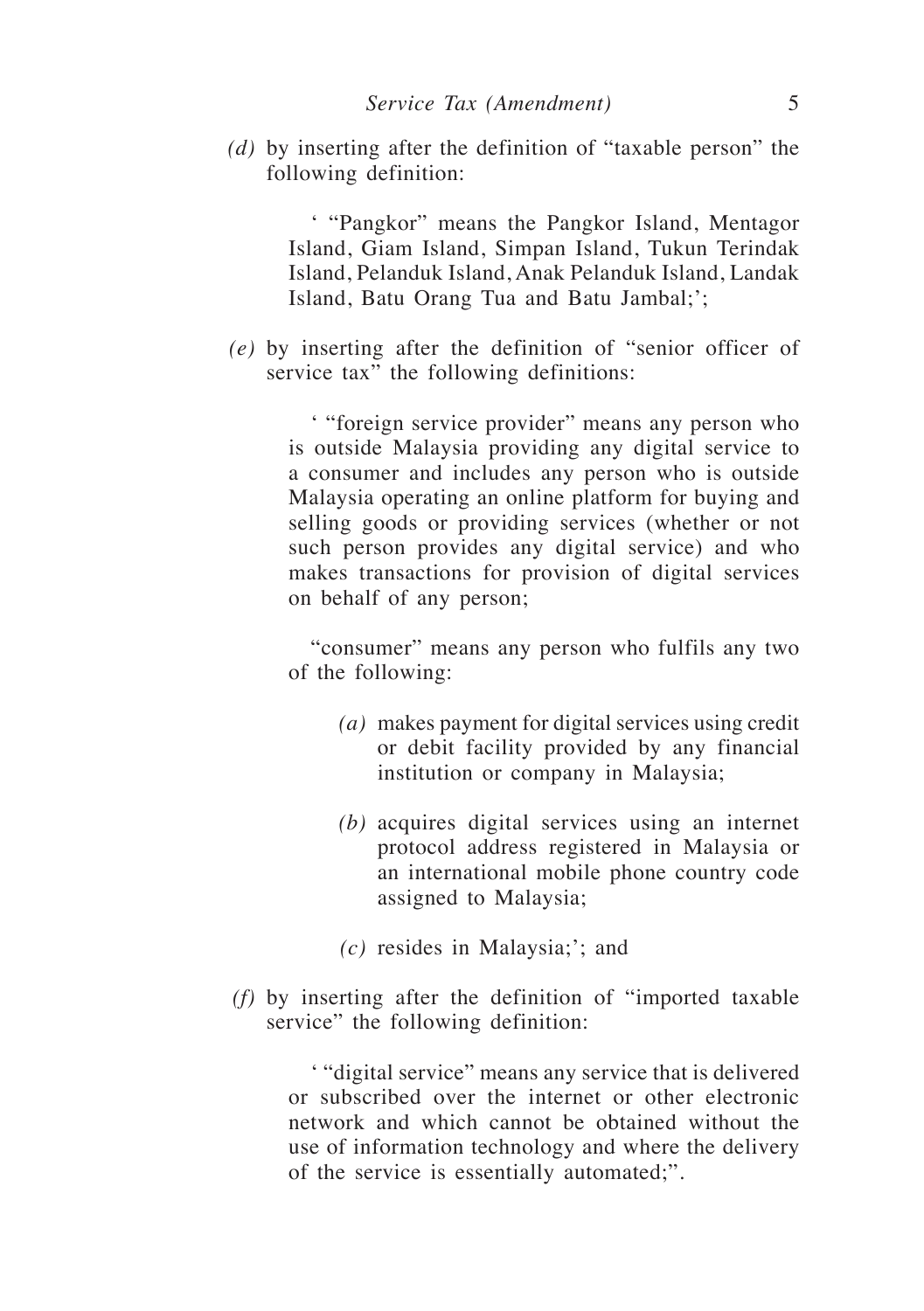**4.** Section 9 of the principal Act is amended by inserting after subsection (1) the following subsection:

"(1a) Notwithstanding paragraphs (1)*(a)* and *(b)*, where a taxable service is provided by a taxable person and payment for such service is made to any machine or device operated by coins, tokens or the like, the value of such taxable service shall be as prescribed.".

# **Amendment of section 10**

**5.** Subsection 10(1) of the principal Act is amended by deleting the word "provided".

# **Amendment of section 11**

- **6.** Section 11 of the principal Act is amended—
	- *(a)* by inserting after subsection (1) the following subsection:

"(1a) The Director General may, upon application in writing by any registered person and subject to such conditions as he deems fit, approve the service tax in respect of the taxable service provided by the registered person to be due at the time the invoice is issued.";

- *(b)* in subsection (2), by substituting for the words "of the invoice for the taxable service provided," the words "the taxable service was provided, the";
- *(c)* by inserting after paragraph (3)*(a)* the following paragraph:
	- "*(aa)* where any taxable service is provided by any registered person and payment for such taxable service is made to any machine or device operated by coins, tokens or the like, the service tax required to be accounted shall be due on the day when the coins, tokens or the like are collected from such machine or device;"; and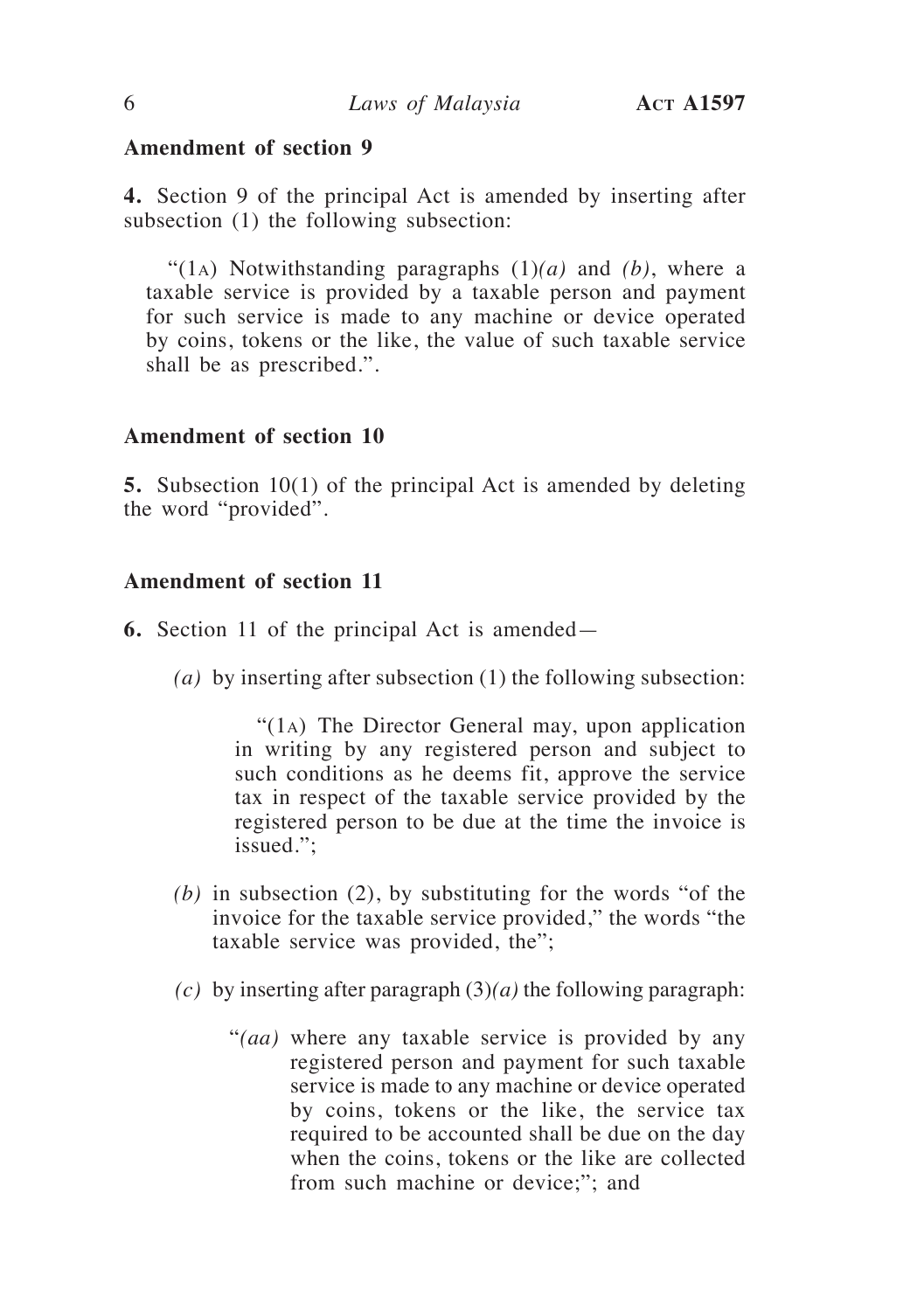*(d)* by inserting after subsection (4) the following subsection:

"(5) Paragraph  $(3)(c)$  shall not apply to a service which is prescribed as a taxable service after 1 September 2018.".

# **Amendment of section 12**

**7.** Section 12 of the principal Act is amended by inserting after subsection (4) the following subsection:

"(5) This section shall not apply to a foreign service provider.".

# **Amendment of section 13**

**8.** Section 13 of the principal Act is amended by inserting after subsection (5) the following subsection:

"(6) This section shall not apply to a foreign service provider.".

#### **Amendment of section 14**

**9.** Section 14 of the principal Act is amended by inserting after subsection (2) the following subsection:

"(3) This section shall not apply to a foreign service provider.".

# **Amendment of section 15**

**10.** Section 15 of the principal Act is amended by inserting after subsection (11) the following subsection:

"(12) This section shall not apply to a foreign service provider.".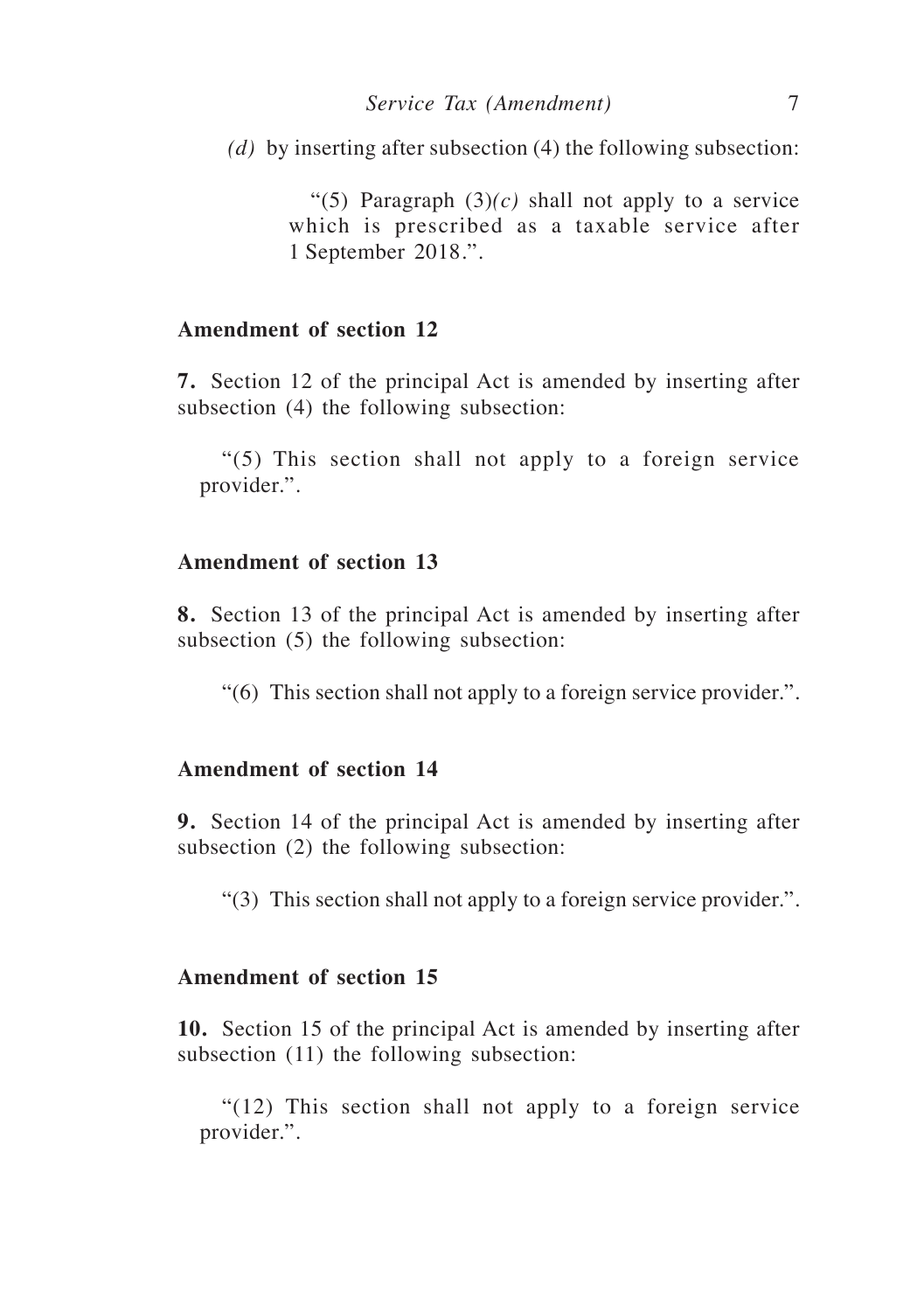**11.** Section 16 of the principal Act is amended by inserting after subsection (10) the following subsection:

"(11) This section shall not apply to a foreign registered person.".

# **Amendment of section 17**

**12.** Section 17 of the principal Act is amended by inserting after subsection (6) the following subsection:

"(7) This section shall not apply to a foreign registered person.".

# **Amendment of section 18**

**13.** Section 18 of the principal Act is amended by inserting after subsection (2) the following subsection:

"(3) This section shall not apply to a foreign registered person.".

# **Amendment of section 19**

**14.** Section 19 of the principal Act is amended by inserting after subsection (2) the following subsection:

"(3) This section shall not apply to a foreign registered person.".

# **Amendment of section 20**

**15.** Section 20 of the principal Act is amended by inserting after subsection (4) the following subsection:

"(5) This section shall not apply to a foreign registered person.".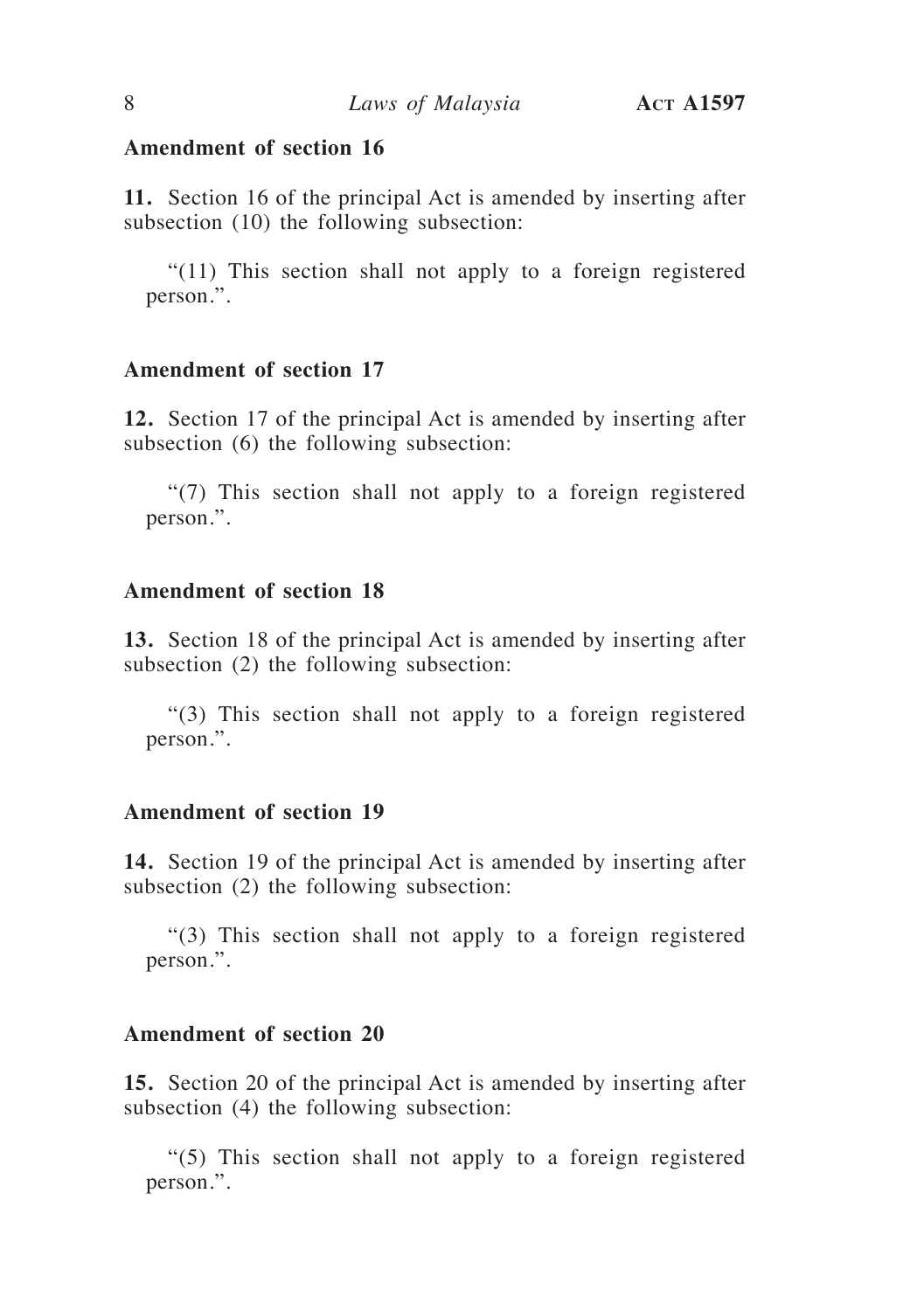- **16.** Section 21 of the principal Act is amended—
	- *(a)* in subsection (1), by inserting after the word "shall" the words ", within one year from the date the taxable service was provided or such extended period as may be approved by the Director General,";
	- *(b)* by inserting after subsection (1) the following subsection:

"(1a) Notwithstanding subsection (1), the Director General may, upon request in writing by a registered person and subject to such conditions as he deems fit, approve an invoice to not be issued if the Director General is satisfied that it will not be appropriate for the registered person to issue an invoice.";

*(c)* by inserting after subsection (3) the following subsection:

"(3a) Notwithstanding subsection (3), where the payment for taxable services are made to any machine or device operated by coins, tokens or the like, the amount of payment shall include the amount of service tax chargeable."; and

*(d)* by inserting after subsection (4) the following subsection:

"(5) This section shall not apply to a foreign registered person.".

#### **Amendment of section 22**

- **17.** Section 22 of the principal Act is amended—
	- *(a)* by renumbering the existing provision as subsection (1); and
	- *(b)* by inserting after subsection (1) as renumbered the following subsection:

"(2) This section shall not apply to a foreign registered person.".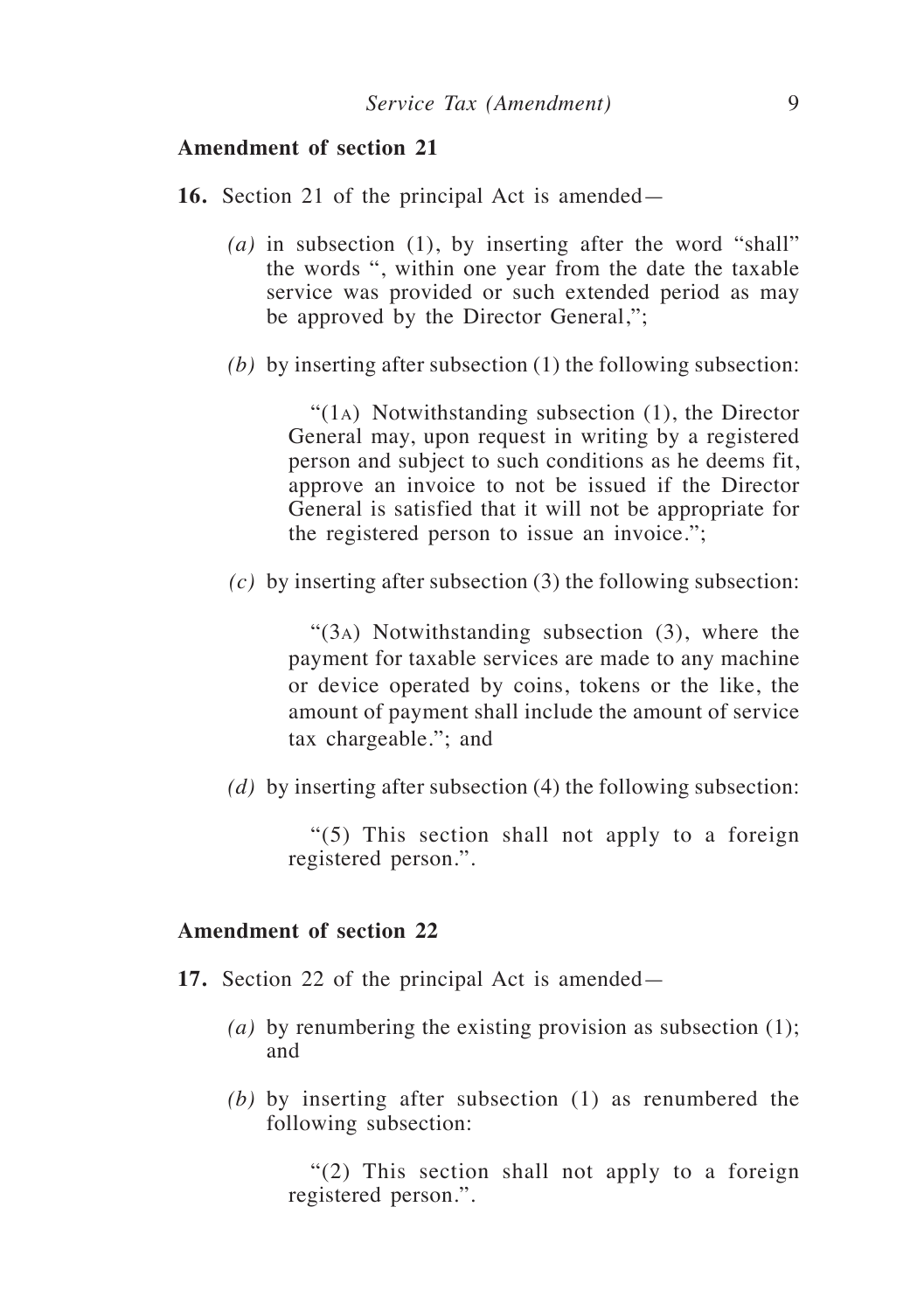**18.** Section 23 of the principal Act is amended—

- *(a)* by renumbering the existing provision as subsection (1); and
- *(b)* by inserting after subsection (1) as renumbered the following subsection:

"(2) This section shall not apply to a foreign registered person.".

# **Amendment of section 24**

**19.** Section 24 of the principal Act is amended by inserting after subsection (6) the following subsection:

"(7) This section shall not apply to a foreign registered person.".

# **Amendment of section 25**

**20.** Section 25 of the principal Act is amended by inserting after subsection (4) the following subsection:

"(5) This section shall not apply to a foreign registered person.".

# **Amendment of section 26**

**21.** Section 26 of the principal Act is amended—

- *(a)* by renumbering the existing subsection (7) as subsection (8);
- *(b)* by renumbering the existing subsection (8) as subsection (7);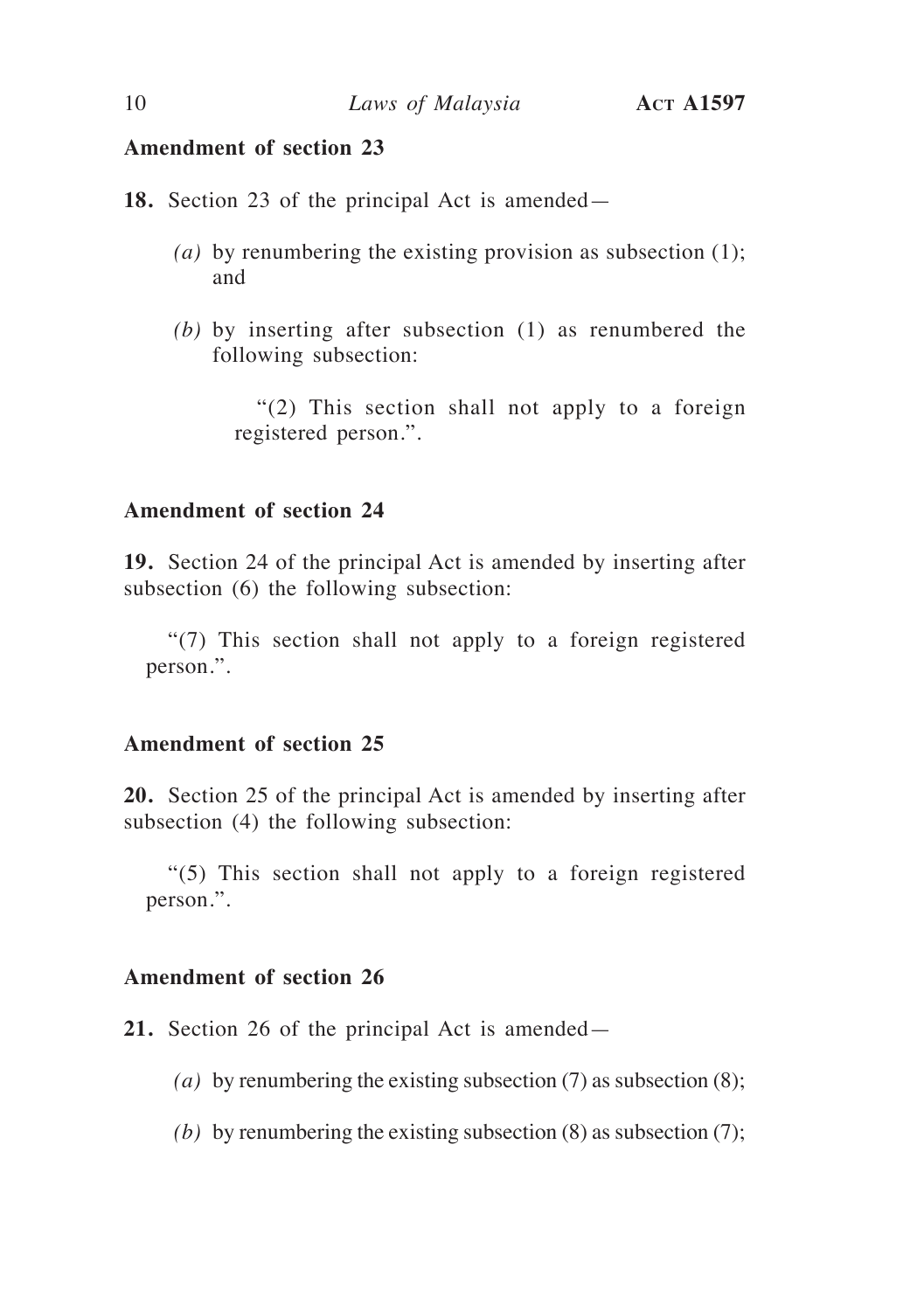- $(c)$  in subsection  $(9)$ 
	- (i) by substituting for the words "subsection (7)" the words "subsection (8)"; and
	- (ii) by substituting for the words "paragraph  $(8)(c)$ " the words "paragraph  $(7)(c)$ ";
- (*d*) in subsection  $(10)$ 
	- (i) by substituting for the words "The court" the words "In addition to any fine imposed by the court under subsection (8), the court";
	- (ii) by substituting for the words "subsection  $(7)$ " the words "subsection (8)"; and
	- (iii) by substituting for the words "subsection (8)" the words "subsection (7)";
- $(e)$  in subsection  $(11)$ 
	- (i) by substituting for the words "subsection (7)" the words "subsection (8)"; and
	- (ii) by substituting for the words "subsection (8)" the words "subsection (7)" wherever appearing; and
- *(f)* by inserting after subsection (11) the following subsection:

"(12) This section shall not apply to a foreign registered person.".

# **Amendment of section 26<sup>a</sup>**

- **22.** Section 26a of the principal Act is amended—
	- *(a)* by renumbering the existing subsection (3) as subsection (4);
	- *(b)* by renumbering the existing subsection (4) as subsection (3);
	- *(c)* in subsection (3) as renumbered, by deleting the word "taxable":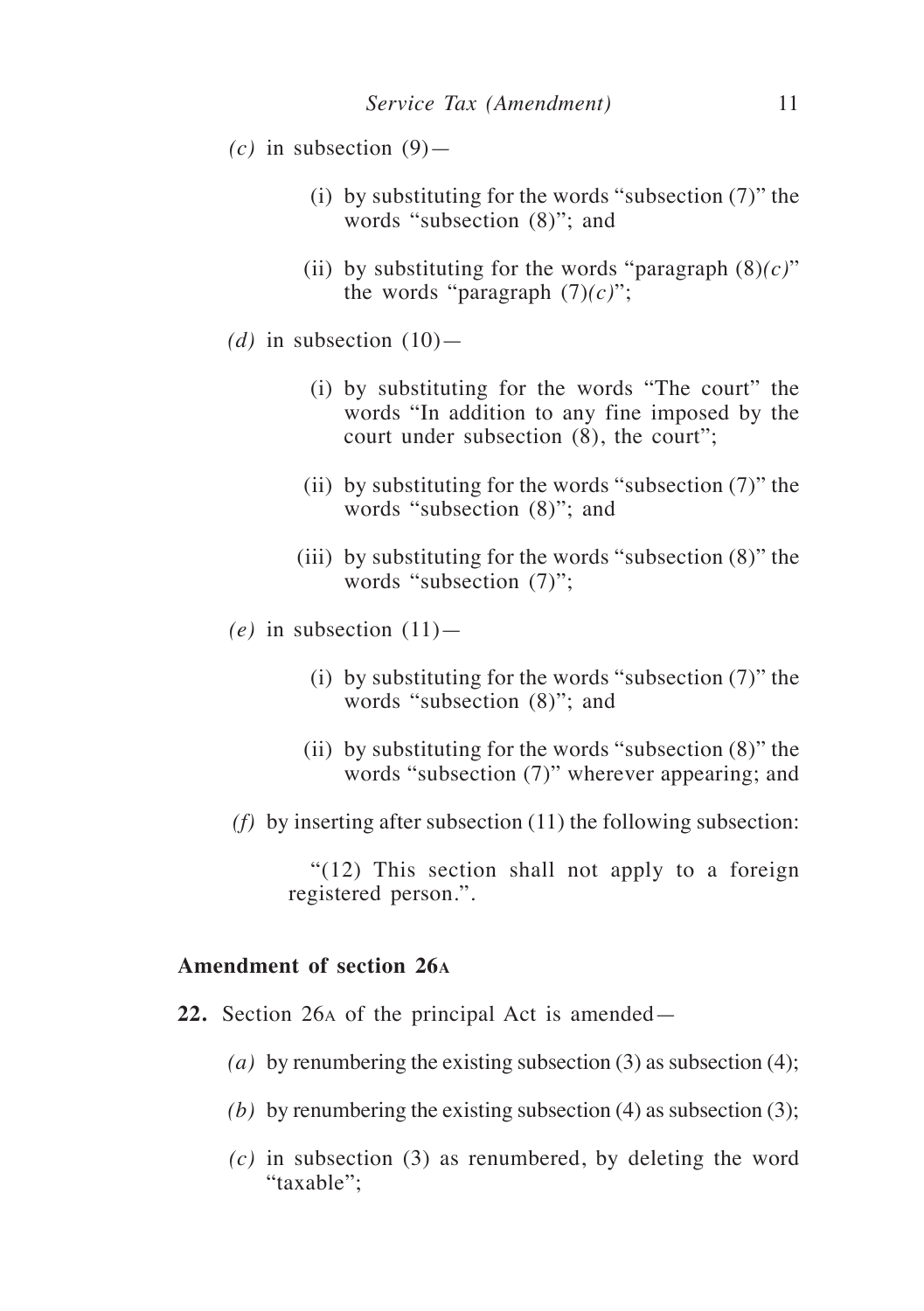(*d*) in subsection  $(5)$ —

- (i) by substituting for the words "subsection (3)" the words "subsection (4)"; and
- (ii) by substituting for the words "paragraph  $(4)(c)$ " the words "paragraph  $(3)(c)$ ";
- $(e)$  in subsection  $(6)$ 
	- (i) by substituting for the words "The court" the words "In addition to any fine imposed by the court under subsection (4), the court";
	- (ii) by substituting for the words "subsection (3)" the words "subsection (4)"; and
	- (iii) by substituting for the words "subsection (4)" the words "subsection (3)"; and
- *(f)* in subsection  $(7)$ 
	- (i) by substituting for the words "subsection (3)" the words "subsection (4)"; and
	- (ii) by substituting for the words "subsection (4)" the words "subsection (3)" wherever appearing.

# **Amendment of section 27**

- **23.** Section 27 of the principal Act is amended—
	- $(a)$  in subsection  $(1)$ 
		- (i) in subparagraph *(a)*(iii), by deleting the word "or" at the end of the subparagraph;
		- (ii) by inserting after paragraph *(a)* the following paragraphs:
			- "*(aa)* any foreign service provider fails to apply for registration under section 56c;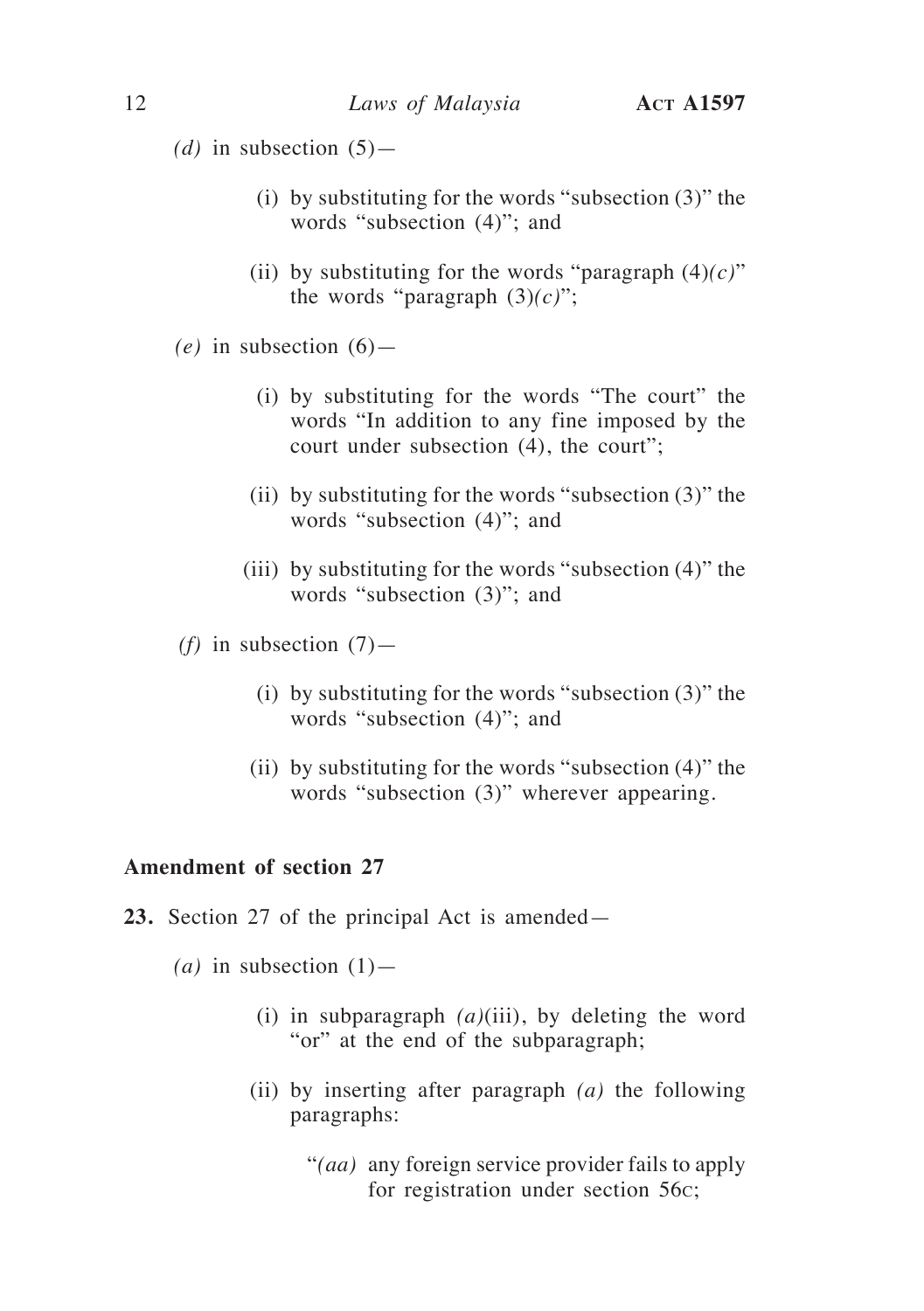- *(ab)* any foreign registered person—
	- (i) fails to furnish a return under section 56h; or
	- (ii) furnishes a return which appears to the Director General to be incomplete or incorrect; or";
- (iii) by substituting for the words "or  $26A(4)$ " the words ",  $26A(4)$  or  $56I(2)$ "; and
- (iv) by substituting for the words "by the taxable person or" the words "by the taxable person or foreign registered person or the"; and
- *(b)* in paragraph  $(5)(b)$ , by inserting after the words "a taxable" person" the words "or foreign registered person".

# **New section 27<sup>a</sup>**

**24.** The principal Act is amended by inserting after section 27 the following section:

# "**Offsetting unpaid tax against refund**

**27a.** Notwithstanding any provision of this Act, where any person has failed to pay, in whole or in part—

- *(a)* any amount of service tax due and payable, any surcharge accruing, or any penalty, fee or other money payable under this Act;
- *(b)* any amount of service tax due and payable, any surcharge accruing, or any penalty or other money payable under the Service Tax Act 1975 [*Act 151*];
- *(c)* any amount of sales tax due and payable, any surcharge accruing, or any penalty or other money payable under the Sales Tax Act 1972 [*Act 64*];
- *(d)* any amount of sales tax due and payable, any surcharge accruing, or any penalty, fee or other money payable under the Sales Tax Act 2018 [*Act 806*];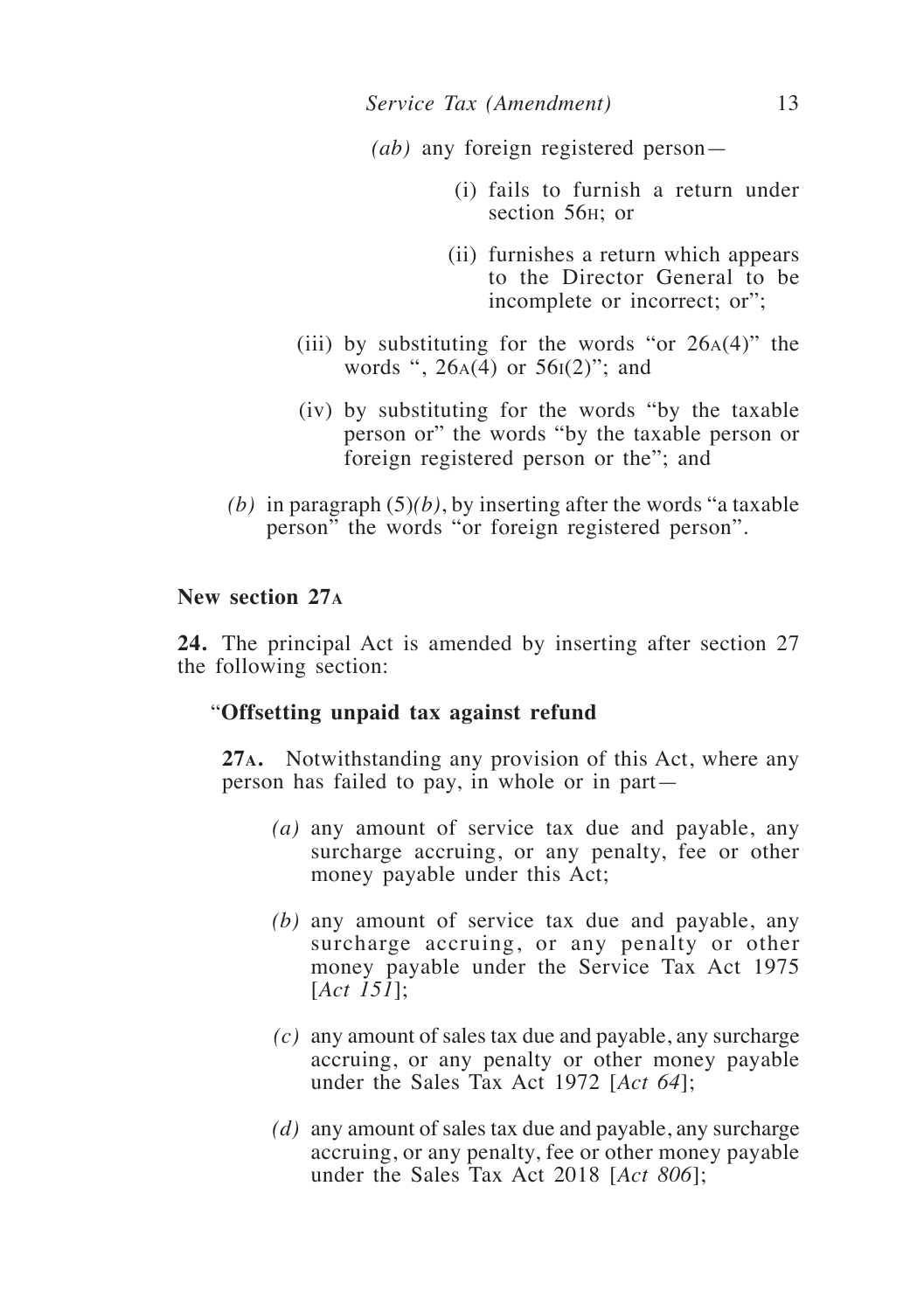#### 14 *Laws of Malaysia* **Act A1597**

- *(e)* any amount of goods and services tax due and payable, any surcharge accruing, or any penalty or other money payable under the Goods and Services Tax 2014 [*Act 762*];
- *(f)* any amount of customs duty, or any surcharge accruing, or any penalty, fee or other money payable under the Customs Act 1967; or
- *(g)* any amount of excise duty, or any surcharge accruing, or any penalty, fee or other money payable under the Excise Act 1976 [*Act 176*],

the Director General may offset, against the unpaid amount referred to in paragraph  $(a)$ ,  $(b)$ ,  $(c)$ ,  $(d)$ ,  $(e)$ ,  $(f)$  or  $(g)$ , any amount or any part of any amount refundable under this Act to that person and the Director General shall treat the amount offset as payment or part payment received from that person.".

# **Amendment of section 28**

- **25.** Section 28 of the principal Act is amended—
	- *(a)* in subsection (2), by inserting after the words "taxable service" the words "or digital service" wherever appearing; and
	- *(b)* in subsection (3)—
		- (i) in paragraph *(a)*, by substituting for the words "or 22" the words ", 22 or 56g";
		- (ii) in paragraph *(b)*, by inserting after the words "taxable service" the words "or digital service" wherever appearing; and
		- (iii) in paragraph *(c)*, by inserting after the words "registered person" the words "or foreign registered person".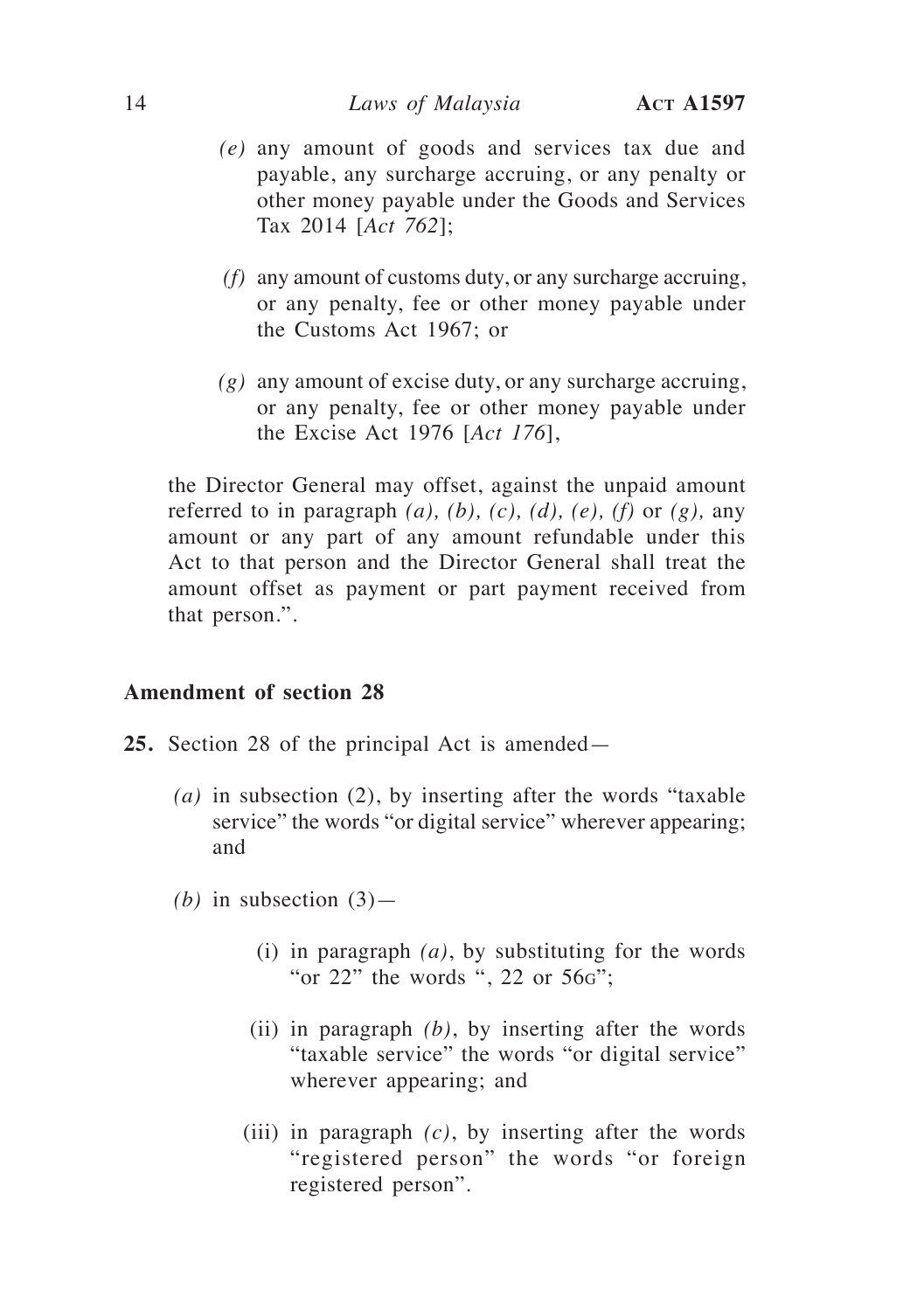- **26.** Section 29 of the principal Act is amended—
	- *(a)* in the shoulder note, by inserting after the words "**taxable person**" the words "**or foreign registered person**"; and
	- *(b)* by inserting after the words "taxable person" the words "or foreign registered person" wherever appearing.

# **Amendment of section 31**

- **27.** Subsection 31(1) of the principal Act is amended—
	- *(a)* in paragraph *(a)*, by inserting after the words "26(4)" the words "or  $26A(1)$ "; and
	- *(b)* in paragraph *(b),* by inserting after the words "26(8)" the words "or  $26A(4)$ ".

#### **Amendment of section 32**

- **28.** Section 32 of the principal Act is amended—
	- *(a)* in subsection (2), by inserting after the words "subsection  $26(8)$ " the words "or  $26A(4)$ "; and
	- *(b)* by inserting after subsection (3) the following subsection:

"(4) This section shall not apply to a foreign registered person.".

#### **Amendment of section 34**

- **29.** Section 34 of the principal Act is amended—
	- $(a)$  in subsection  $(1)$ 
		- (i) by inserting after the words "taxable service" the words "or digital service"; and
		- (ii) by inserting after the word "provided" the words "or any imported taxable service acquired";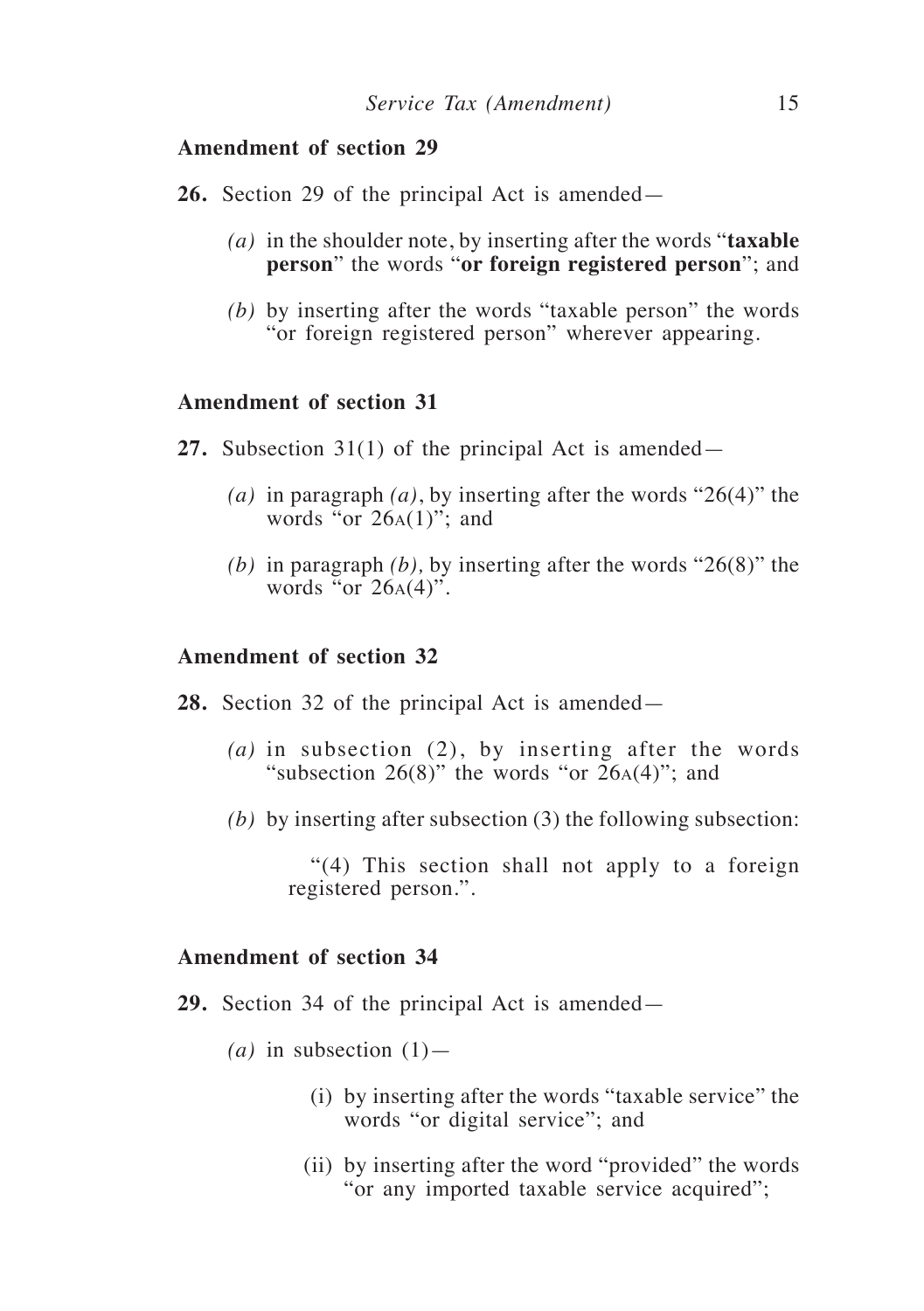*(b)* in paragraph  $(3)(a)$ —

- (i) by inserting after the words "taxable service" the words "or digital service"; and
- (ii) by inserting after the word "provided" the words "or any imported taxable service acquired"; and
- $(c)$  in subsection  $(4)$ 
	- (i) by inserting after the words "any taxable service" the words "or a foreign registered person provides any digital service";
	- (ii) by inserting after the words "the registered person" the words "or the foreign registered person"; and
	- (iii) by substituting for the words "on such taxable service" the words "on such taxable service or digital service".

# **Amendment of section 35**

**30.** Section 35 of the principal Act is amended by inserting after subsection (4) the following subsection:

"(5) This section shall not apply to a foreign registered person.".

#### **Amendment of section 36**

- **31.** Section 36 of the principal Act is amended—
	- *(a)* by renumbering the existing provision as subsection (1); and
	- *(b)* by inserting after subsection (1) as renumbered the following subsection:

"(2) This section shall not apply to a foreign registered person.".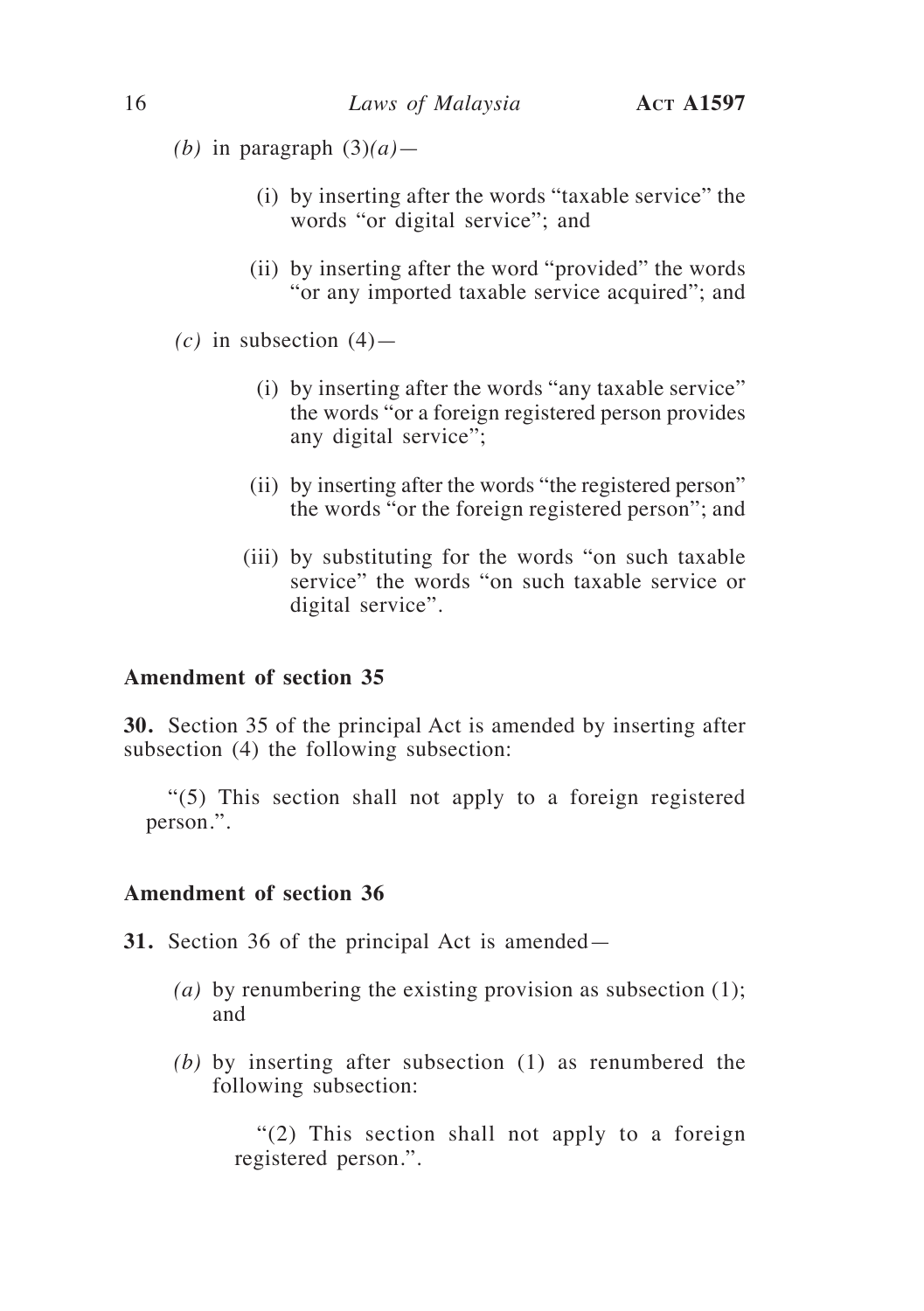**32.** Section 39 of the principal Act is amended by inserting after subsection (2) the following subsection:

"(3) This section shall not apply to a foreign registered person.".

# **Amendment of section 40**

**33.** Section 40 of the principal Act is amended by inserting after subsection (3) the following subsection:

"(4) This section shall not apply to a foreign registered person.".

# **New section 40<sup>a</sup>**

**34.** Part VII of the principal Act is amended by inserting before section 41 the following section:

#### "**Non-application of Part VII**

**40a.** This Part shall not apply to a foreign registered person.".

#### **New section 46<sup>a</sup>**

**35.** Part VIII of the principal Act is amended by inserting before section 47 the following section:

#### "**Non-application of Part VIII**

**46a.** This Part shall not apply to a foreign registered person.".

# **New section 51<sup>a</sup>**

**36.** Part IX of the principal Act is amended by inserting before section 52 the following section:

#### "**Non-application of Part IX**

**51a.** This Part shall not apply to a foreign registered person.".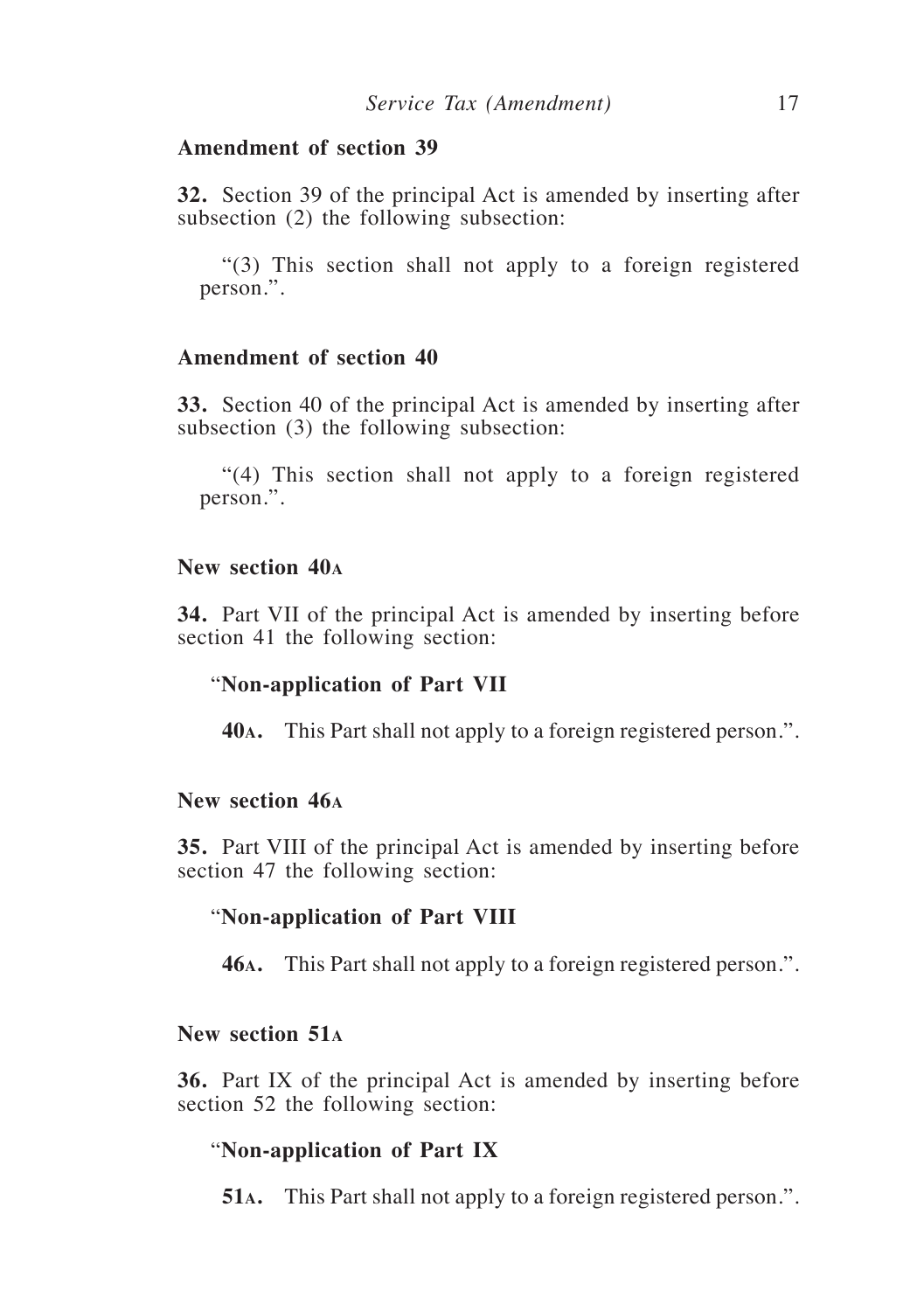# **New Part IX<sup>a</sup>**

**37.** The principal Act is amended by inserting after Part IX the following part:

# "Part IX**<sup>a</sup>**

#### DIGITAL SERVICES

#### **Imposition of service tax on digital services**

**56a**. (1) Notwithstanding any provision of this Act, service tax shall be charged and levied on any digital service provided by a foreign registered person to any consumer.

(2) The value of digital services on which the service tax is payable shall be the value charged by the foreign registered person.

(3) Service tax on digital services shall be charged and levied at the rate fixed in accordance with subsection 10(2) by reference to the value charged by the foreign registered person.

(4) The service tax charged on the digital service provided to the consumer shall be due at the time when the payment for the digital service is received by the foreign registered person.

(5) Any foreign registered person who contravenes subsection (1) commits an offence and shall, on conviction, be liable to a fine not exceeding fifty thousand ringgit or to imprisonment for a term not exceeding three years or to both.

#### **Liability to be registered**

**56b.** (1) The Minister may prescribe the total value of digital services for the purpose of registration of a foreign service provider under this Part.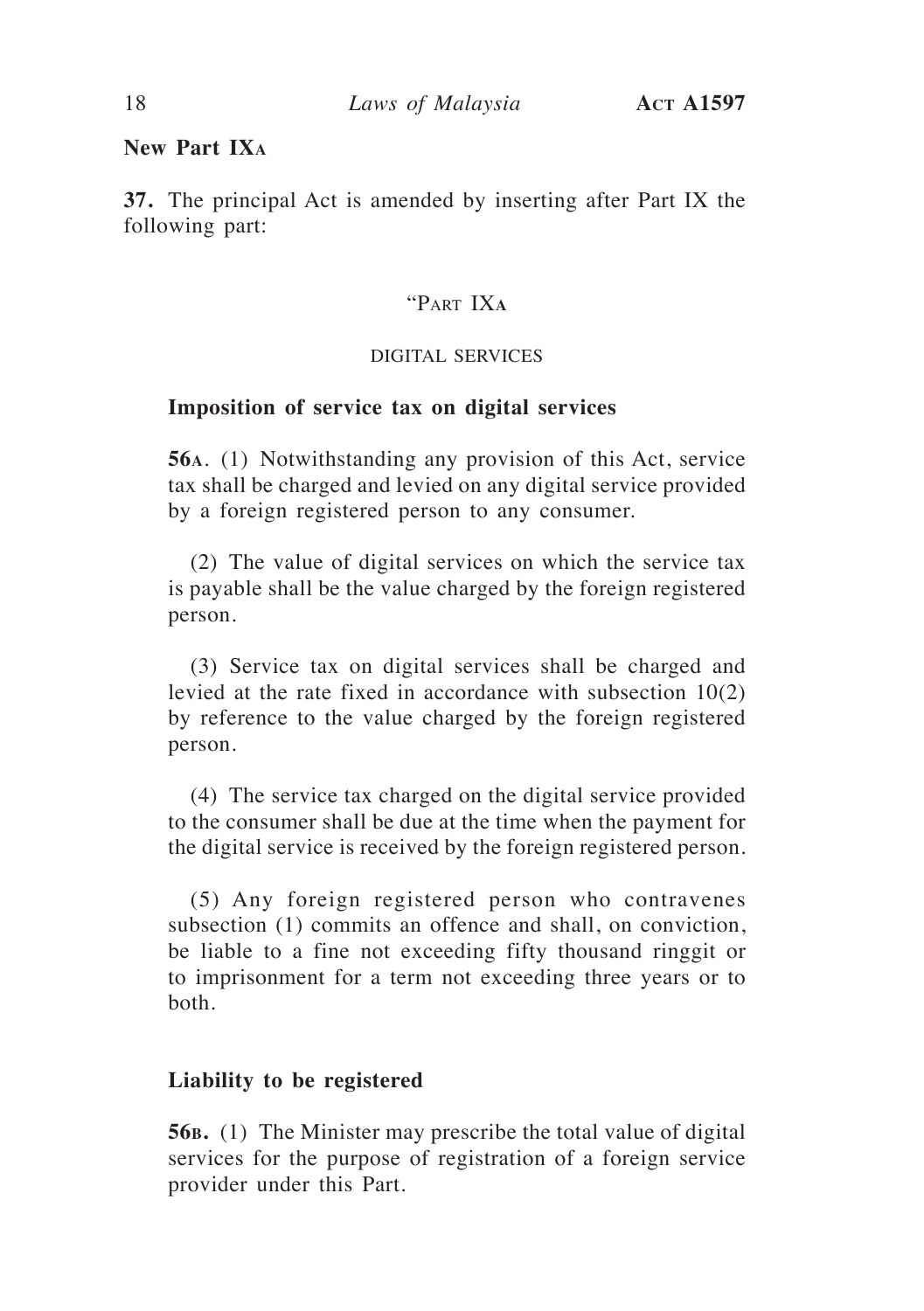(2) Any foreign service provider who provides any digital service to a consumer is liable to be registered at the following time, whichever is the earlier:

- *(a)* at the end of any month, where the total value of all digital services provided by him in that month and the eleven months immediately preceding that month has exceeded the total value of the digital service prescribed under subsection (1); or
- *(b)* at the end of any month, where there are reasonable grounds for believing that the total value of all digital services provided by him in that month and the eleven months immediately succeeding that month will exceed the total value of the digital service prescribed under subsection (1).

(3) The total value of all digital services provided by a foreign service provider to a consumer in the month and the eleven months immediately preceding that month referred to in paragraph  $(2)(a)$  shall be disregarded if —

- *(a)* the registration of the foreign service provider was cancelled, otherwise than under subsection  $56F(3)$ , during that period; and
- *(b)* the Director General is satisfied that before the registration of the foreign service provider was cancelled, the foreign service provider had given all information required by the Director General in order to determine whether or not to cancel the registration.

# **Application for registration of foreign service provider**

**56c.** (1) Any foreign service provider who is liable to be registered under subsection 56<sub>B</sub>(2) shall apply to the Director General for registration in the prescribed form not later than the last day of the month following the month in which he is liable to be registered as referred in paragraph  $56B(2)(a)$ or *(b).*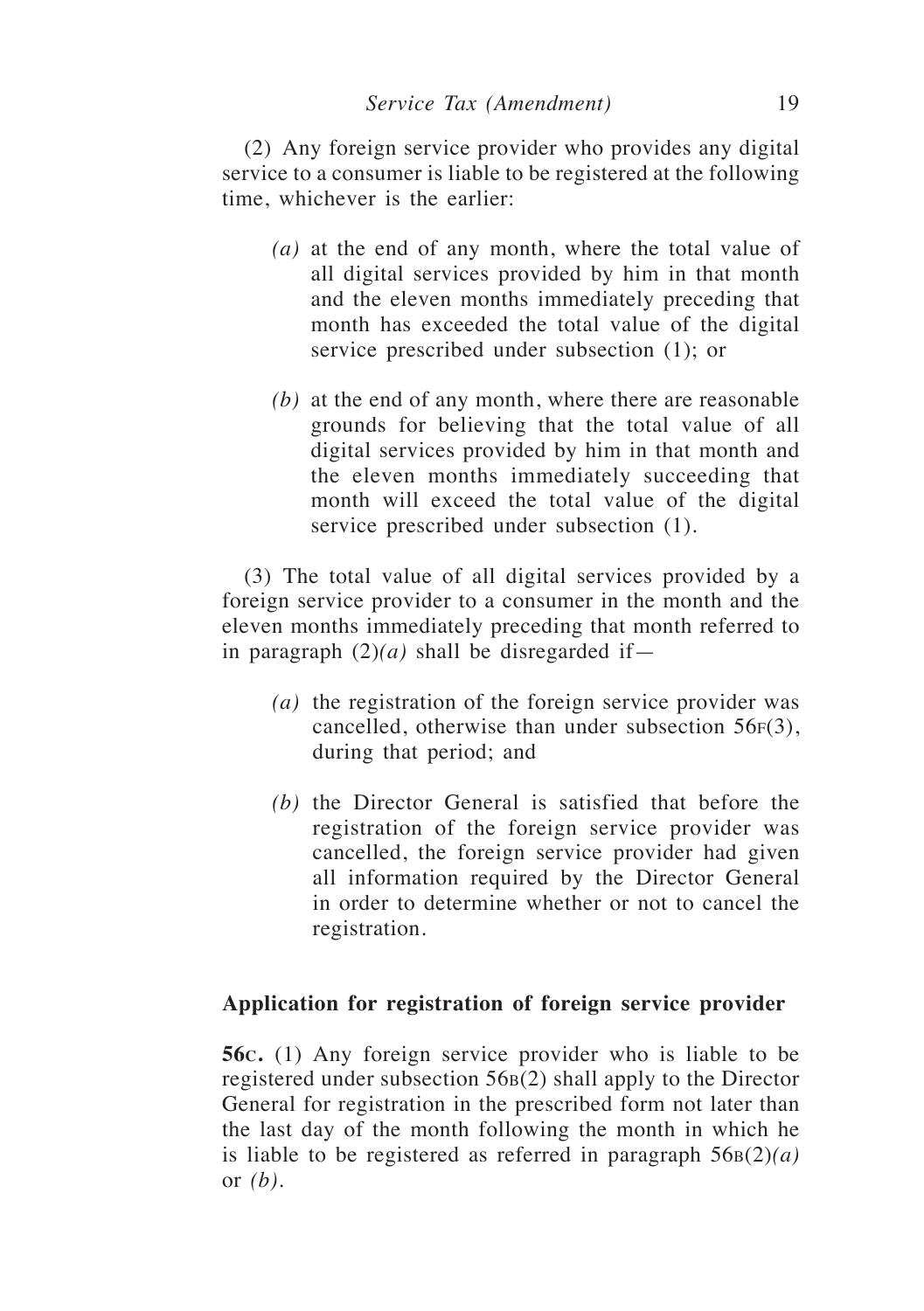(2) Upon receipt of the application under subsection (1), the Director General may approve the registration from such date as he may determine and subject to such conditions as he deems fit.

(3) The Director General shall register the foreign service provider under subsection (1) with effect from the first day of the month following the month in which the application under subsection (1) is made or from such earlier date as the Director General may determine but such date shall not be earlier than the date the foreign service provider becomes liable to be registered.

(4) Any foreign service provider who contravenes subsection (1) commits an offence and shall, on conviction, be liable to a fine not exceeding thirty thousand ringgit or to imprisonment for a term not exceeding two years or to both.

#### **Cessation of liability to be registered**

**56D.** Any foreign registered person shall cease to be liable to be registered where—

- *(a)* the Director General is satisfied that he ceases to provide digital services; or
- *(b)* he has been registered under subsection 13(2) or (4).

#### **Notification of cessation of liability**

**56e.** (1) A foreign registered person who—

- *(a)* ceases to provide digital services; or
- *(b)* has been registered under section 13,

shall notify the Director General in writing of that fact and the date of cessation within thirty days from the date of cessation.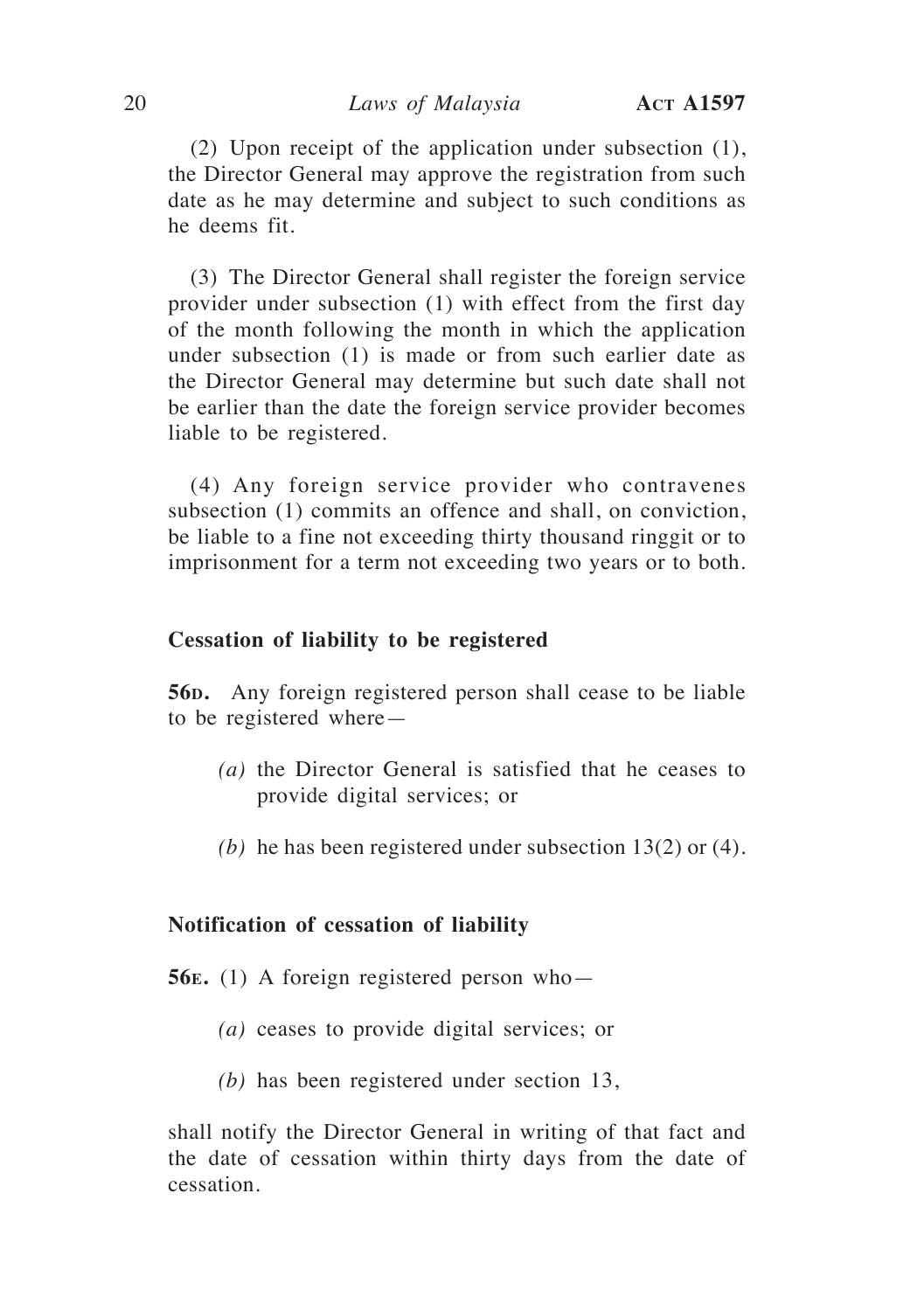(2) Any foreign registered person who contravenes subsection (1) commits an offence and shall, on conviction, be liable to a fine not exceeding thirty thousand ringgit or to imprisonment for a term not exceeding two years or to both.

#### **Cancellation of registration**

**56f.** (1) Where a foreign registered person makes a notification under section 56e, the Director General may cancel the foreign registered person's registration from the date the foreign registered person ceased to be liable to be registered under section 56<sub>D</sub> or from such later date as the Director General may determine if Director General is satisfied that the foreign registered person can be deregistered.

(2) Where there is no notification made under section 56<sup>e</sup> and the Director General is satisfied that a foreign registered person has ceased to be liable to be registered under section 56<sub>D</sub>, the Director General may cancel the registration of the foreign registered person from the date the foreign registered person ceased to be liable to be registered under section 56<sub>p</sub> or from such later date as the Director General may determine.

(3) Where the Director General is satisfied that on the day on which a foreign service provider was registered, such foreign service provider was not liable to be registered under section 56c or has ceased to be liable to be registered under section 56<sub>D</sub>, the Director General may cancel the registration of such foreign service provider with effect from the date as determined by the Director General in the notification in writing to such foreign service provider.

# **Issuance of invoice**

**56g.** (1) Every foreign registered person who provides any digital service shall issue an invoice or a document containing prescribed particulars to the consumer in respect of the transaction.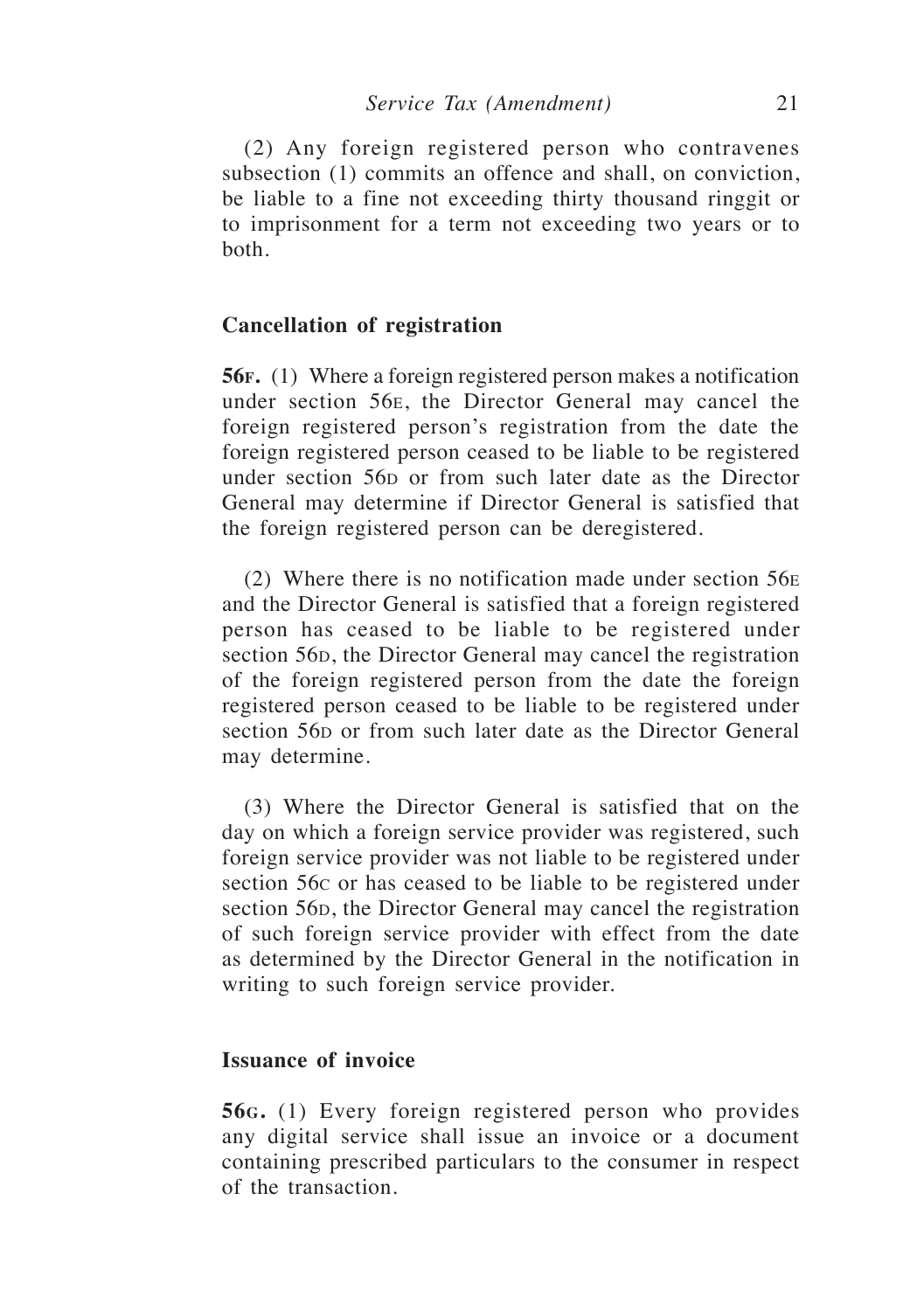(2) The invoice or document referred to in subsection (1) may be issued electronically or in paper form.

(3) Any foreign registered person who contravenes subsection (1) commits an offence and shall, on conviction, be liable to a fine not exceeding thirty thousand ringgit or to imprisonment for a term not exceeding two years or to both.

#### **Taxable period and accounting for service tax**

**56h.** (1) The taxable period for a foreign registered person shall be a period of three months ending on the last day of any month of any calendar year.

(2) A foreign registered person may apply in writing to the Director General for a taxable period other than the period as determined under subsection (1).

(3) The Director General may, upon receiving any application under subsection  $(2)$ —

- *(a)* allow the application and the taxable period shall be the period as applied for;
- *(b)* refuse the application and the taxable period shall remain as determined under subsection (1); or
- *(c)* vary the length of the taxable period.

(4) A foreign registered person shall, in respect of his taxable period, account for the service tax due in a return as may be prescribed and the return shall be furnished to the Director General in the prescribed manner not later than the last day of the month following the end of his taxable period to which the return relates.

(5) Where a taxable period has been varied under paragraph  $(3)(c)$  and notwithstanding subsection  $(4)$ , the return shall be furnished not later than the last day of the month following the end of the varied taxable period.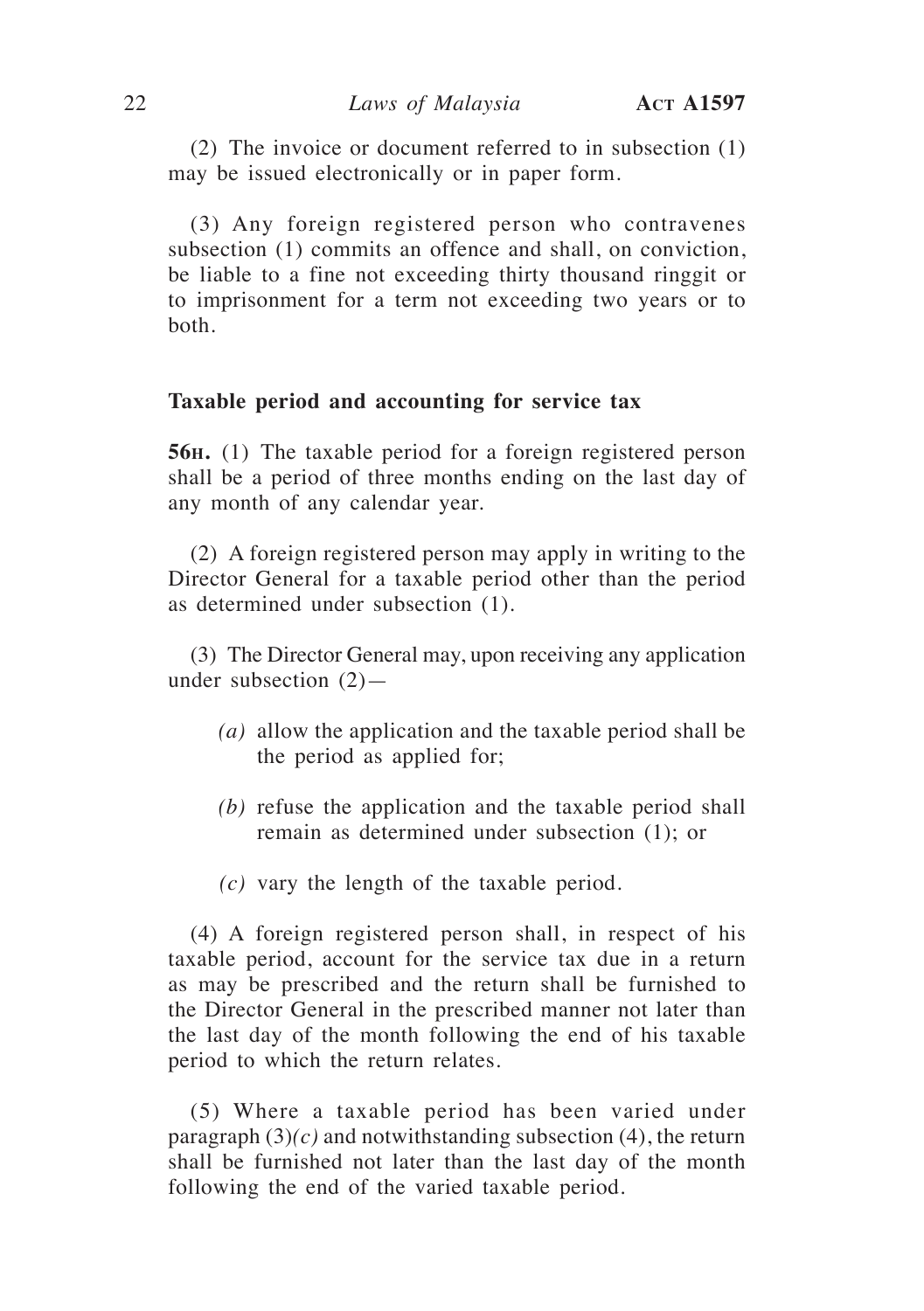(6) The return referred to in subsections (4) and (5) shall be furnished whether or not there is service tax to be paid.

- (7) Any foreign registered person who—
	- *(a)* contravenes subsection (4) or (5); or
	- *(b)* furnishes an incorrect return,

commits an offence and shall, on conviction, be liable to a fine not exceeding fifty thousand ringgit or to imprisonment for a term not exceeding three years or to both.

#### **Payment of service tax**

**56i.** (1) Any foreign registered person shall, in respect of the taxable period, pay to the Director General the amount of service tax due and payable not later than the last day of the month following after the end of his taxable period to which the return relates.

(2) Where any service tax due and payable is not paid wholly or partly by the foreign registered person after the last day on which it is due and payable under subsection (1) and no prosecution is instituted, the foreign registered person shall pay—

- *(a)* for the first thirty-day period that the service tax is not paid wholly or partly after the expiry of the period specified under subsection (1), a penalty of ten per cent of the amount of service tax remains unpaid;
- *(b)* for the second thirty-day period that the service tax is not paid wholly or partly after the expiry of the period specified under subsection (1), an additional penalty of fifteen per cent of the amount of service tax remains unpaid; and
- *(c)* for the third thirty-day period that the service tax is not paid wholly or partly after the expiry of the period specified under subsection (1), an additional penalty of fifteen per cent of the amount of service tax remains unpaid.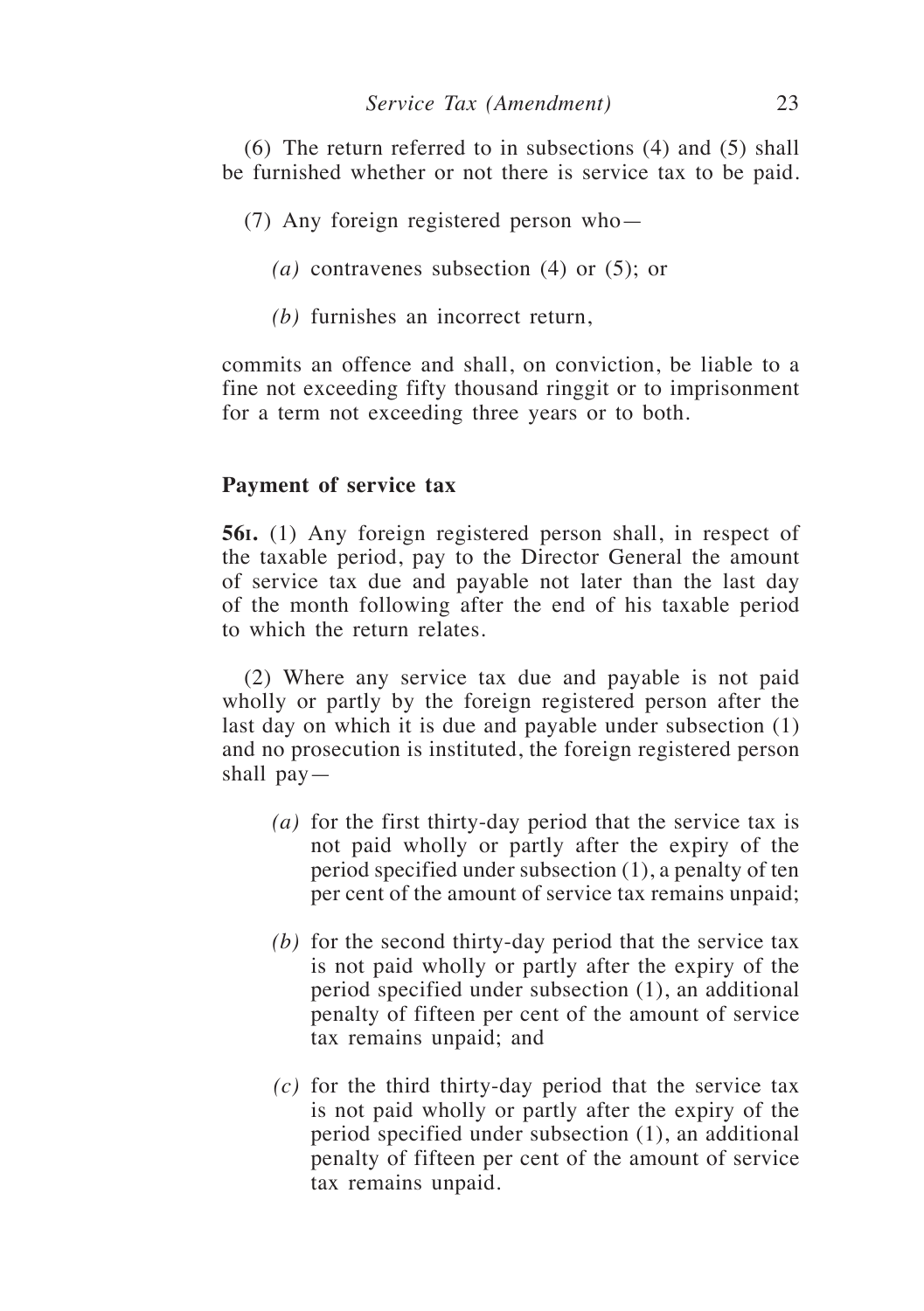(3) Any foreign registered person who fails to pay the Director General the amount of service tax due and payable under subsection (1) commits an offence and shall, on conviction, be liable to a fine not exceeding fifty thousand ringgit or to imprisonment for a term not exceeding three years or to both.

(4) Subject to subsection (6), prosecution for the offence under subsection (3) may be instituted after the expiry of the period specified in paragraph (2)*(c)*.

(5) In addition to any fine imposed by the court under subsection (3), the court may order that any foreign registered person who is convicted for the offence under subsection (3) to pay the penalty as specified in subsection (2).

(6) No prosecution for the offence under subsection (3) shall be instituted against the foreign registered person who has paid the amount of service tax due and payable and the penalty specified under subsection (2) within the period specified in subsection (2).

#### **Duty to keep records**

**56j.** (1) Every foreign registered person shall keep complete and true records written up to date of all transactions which affect or may affect his liability to service tax, including the following records:

- *(a)* all records of provision of digital service by the foreign registered person including invoices and receipts; and
- *(b)* all other records as the Director General may determine.

(2) Any record kept under this section shall be preserved for a period of seven years from the latest date to which the record relates.

(3) Where the record is in an electronically readable form, the record shall be kept in such manner as to enable the record to be readily accessible and convertible in writing.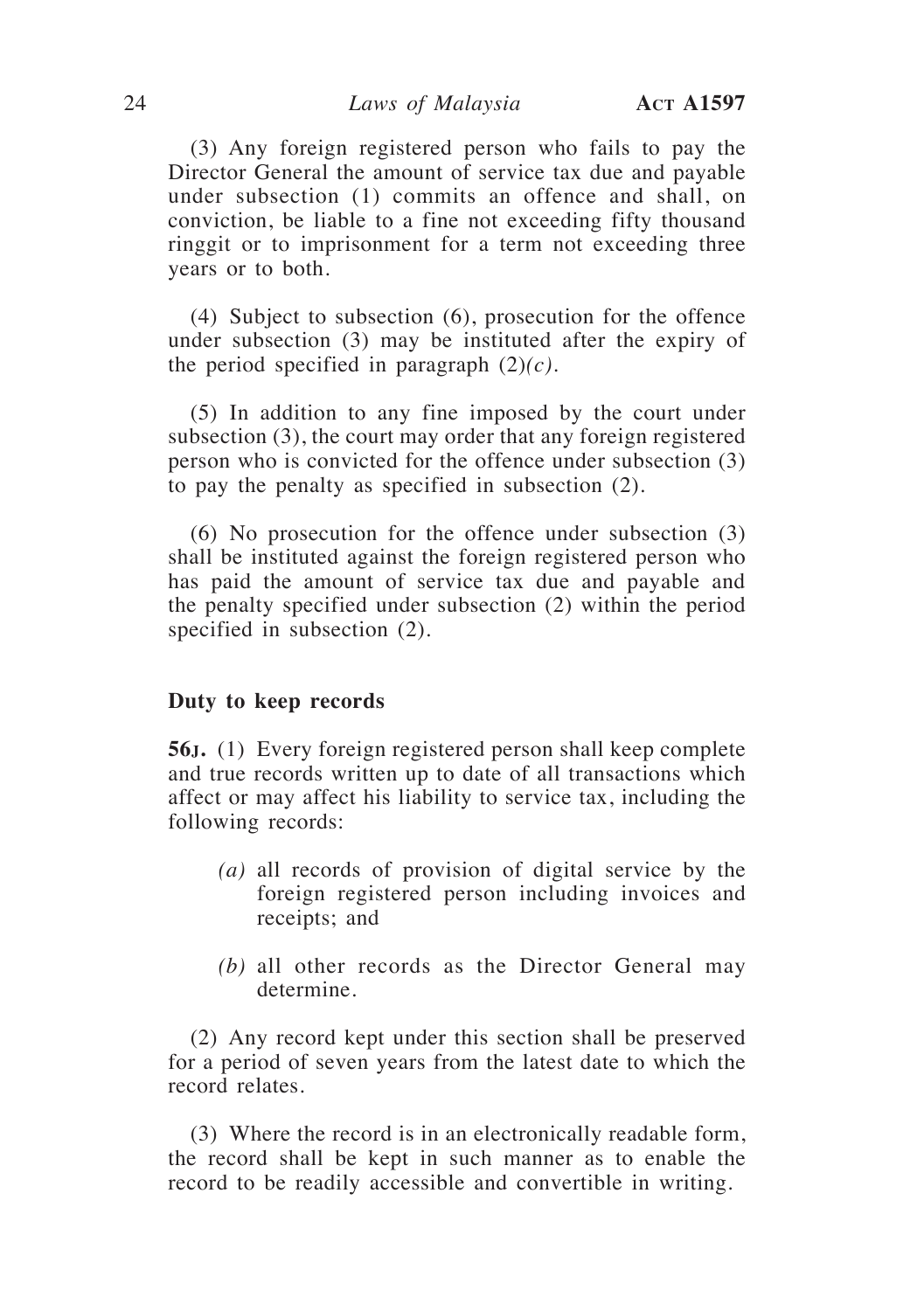(4) A copy of the record shall be admissible in evidence in any proceedings to the same extent as the record itself.

(5) Any foreign registered person who contravenes subsection (1), (2) or (3) commits an offence and shall, on conviction, be liable to a fine not exceeding fifty thousand ringgit or to imprisonment for a term not exceeding three years or to both.

#### **Service of notice, etc., on foreign registered person**

**56k.** Every notice, direction or any other document required by this Act to be served on a foreign registered person may be served by electronic service under section 87.".

# **Amendment of section 65**

- **38.** Section 65 of the principal Act is amended—
	- *(a)* in paragraph *(b)*, by inserting after the word "return" the words "or declaration"; and
	- *(b)* in paragraph *(c),* by inserting after the word "return" the words ", declaration".

# **Amendment of section 68**

- **39.** Section 68 of the principal Act is amended—
	- *(a)* by inserting after paragraph *(b)* the following paragraph:
		- "*(ba)* any service acquired by any person in Malaysia from any person who is outside Malaysia is not liable to service tax chargeable under this Act;"; and
	- *(b)* by deleting the words "in the prosecution".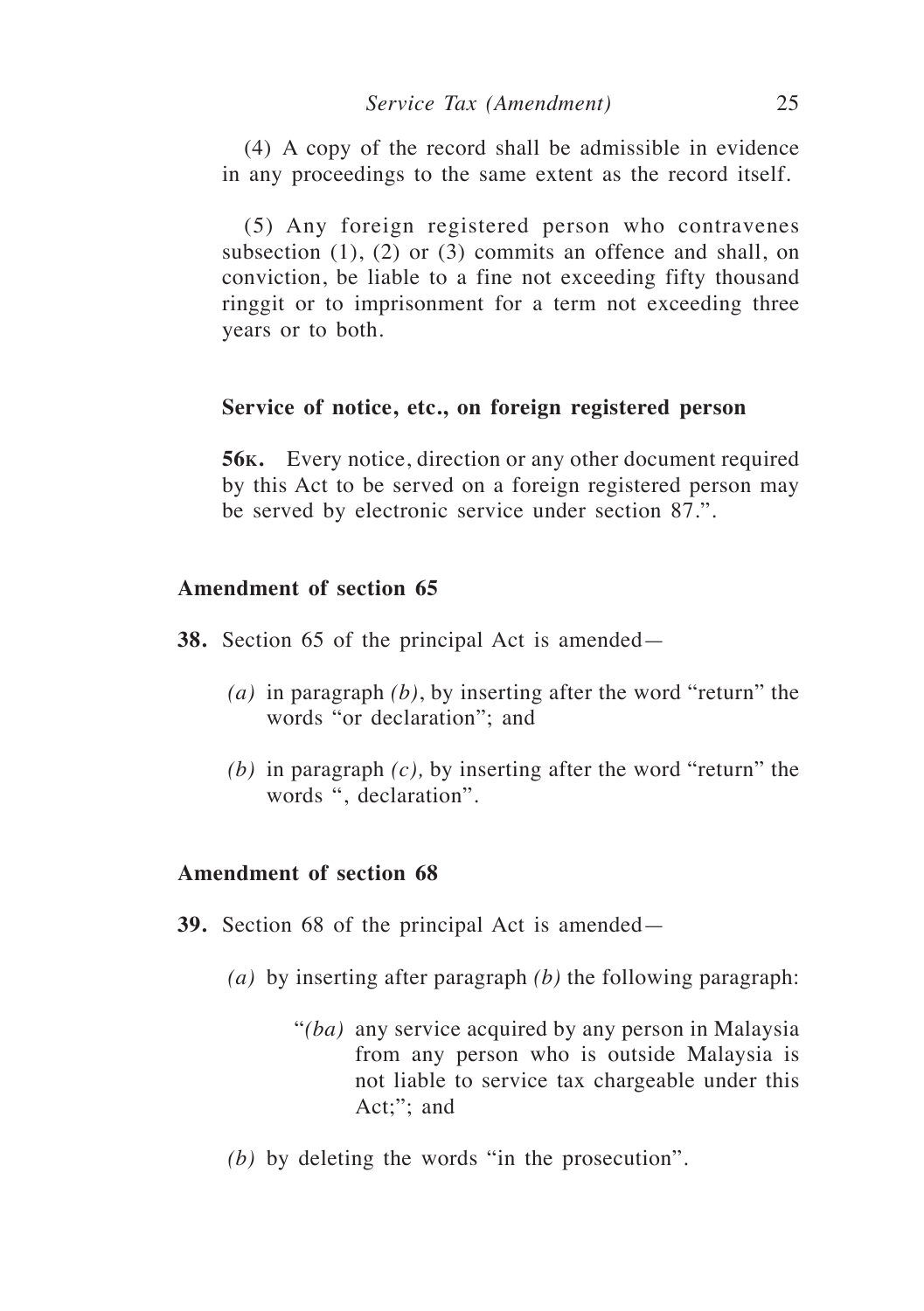# **New section 69<sup>a</sup>**

**40.** The principal Act is amended by inserting after section 69 the following section:

# "**Imprisonment for non-payment of fine**

**69a**. Notwithstanding sections 283 and 284 of the Criminal Procedure Code, the period of imprisonment imposed by any court in respect of the non-payment of any fine under this Act, or in respect of the default of a sufficient distress to satisfy any such fine, shall be such period of such description, as in the opinion of the court will satisfy the justice of the case, but shall not exceed in any case the maximum period as follows:

- *(a)* where the fine does not exceed five thousand ringgit, the maximum period shall be two months;
- *(b)* where the fine exceeds five thousand ringgit but does not exceed ten thousand ringgit, the maximum period shall be four months;
- *(c)* where the fine exceeds ten thousand ringgit but does not exceed twenty thousand ringgit, the maximum period shall be six months,

with two additional months for every ten thousand ringgit after the first twenty thousand ringgit of the fine.".

# **Amendment of section 71**

- **41.** Section 71 of the principal Act is amended—
	- (*a*) in paragraph  $(1)(b)$ , by inserting after the words "return," the words "declaration,"; and
	- *(b)* in subsection (4), by substituting for the words "where the return" the words "or declaration, as the case may be, which".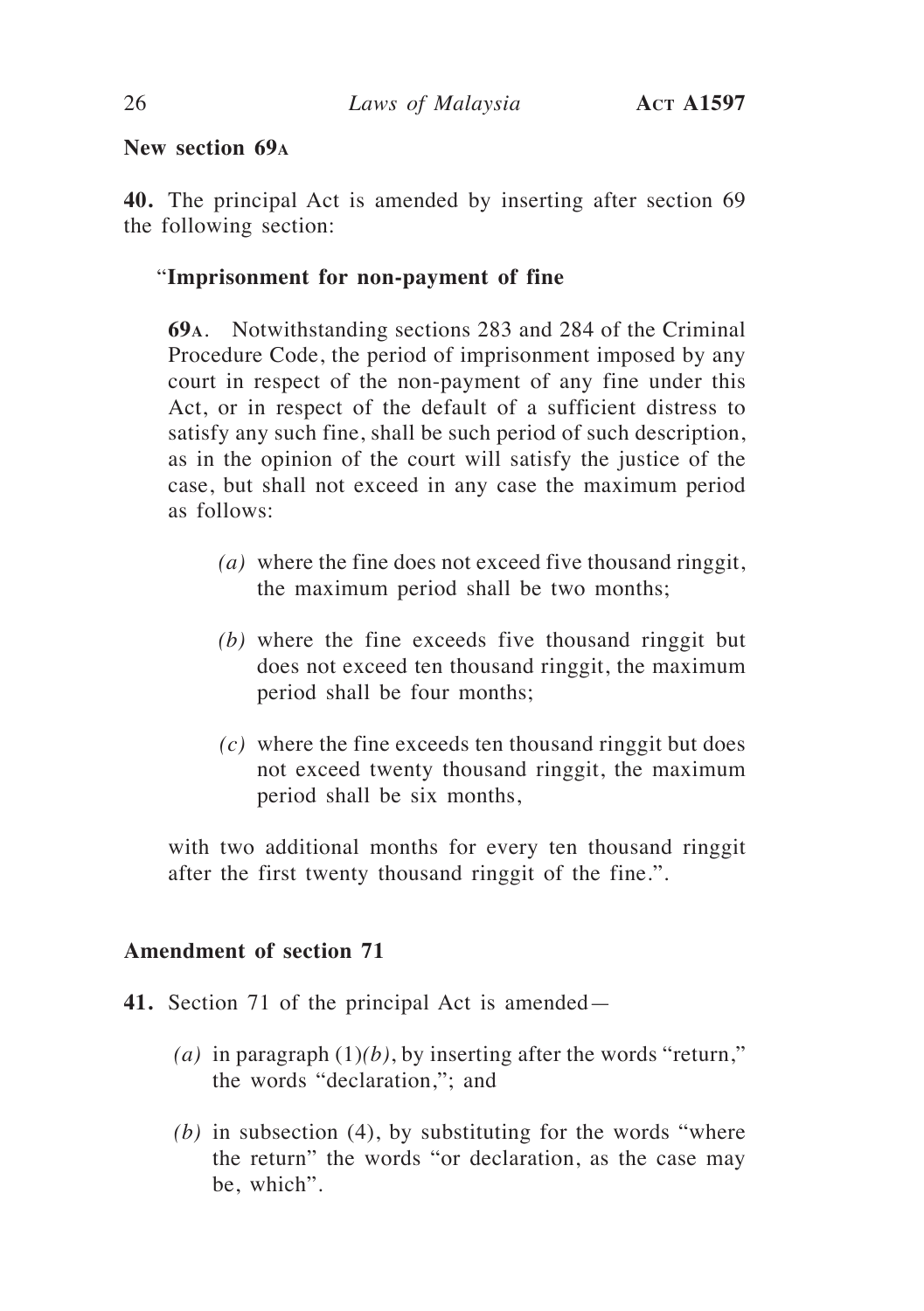- **42.** Section 75 of the principal Act is amended—
	- *(a)* in the shoulder note, by substituting for the words "**taxable person**" the words "**any person**";
	- *(b)* in subsection (1), by inserting after the words "taxable person," the words "or any person other than a taxable person who, in carrying on his business, acquires any imported taxable service, or any foreign registered person"; and
	- $(c)$  in subsection  $(2)$ 
		- (i) by substituting for the words "a taxable person" the words "the person referred to in that subsection"; and
		- (ii) in paragraphs *(a)* and *(b)*, by deleting the word "taxable" wherever appearing.

#### **Amendment of section 76**

**43.** Paragraph 76*(a)* of the principal Act is amended by inserting after the words "taxable person" the words "or foreign registered person".

# **Amendment of section 81**

**44.** Section 81 of the principal Act is amended by inserting after subsection (6) the following subsection:

"(7) This section shall not apply to a foreign registered person.".

# **Amendment of section 82**

**45.** Section 82 of the principal Act is amended by inserting after subsection (4) the following subsection:

"(5) This section shall not apply to a foreign registered person.".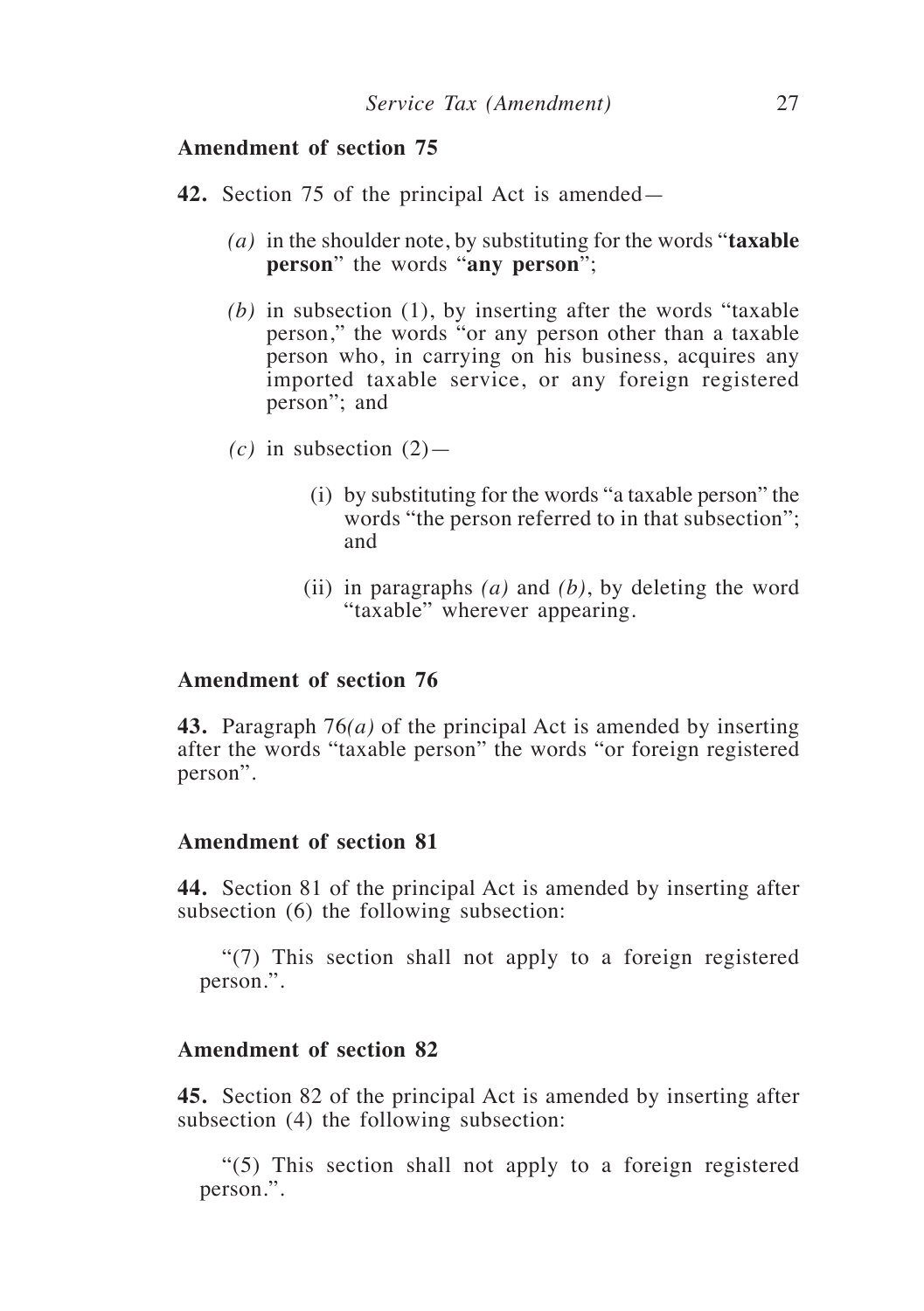**46.** Section 83 of the principal Act is amended by inserting after subsection (4) the following subsection:

"(5) This section shall not apply to a foreign registered person.".

# **Amendment of section 84**

**47.** Section 84 of the principal Act is amended—

- *(a)* by renumbering the existing provision as subsection (1); and
- *(b)* by inserting after subsection (1) as renumbered the following subsection:

"(2) This section shall not apply to a foreign registered person.".

#### **Amendment of section 86**

**48.** Section 86 of the principal Act is amended by inserting after subsection (3) the following subsection:

"(4) This section shall not apply to a foreign registered person.".

#### **New section 86<sup>a</sup>**

**49.** The principal Act is amended by inserting after section 86 the following section:

# "**Service of summons**

**86a.** (1) Every summons issued by a court against any person in connection with any civil or criminal proceedings under this Act may be served on the person named therein—

*(a)* by delivering the summons to the person or any adult member of his family or any of his servants residing with him at his usual or last-known place of residence;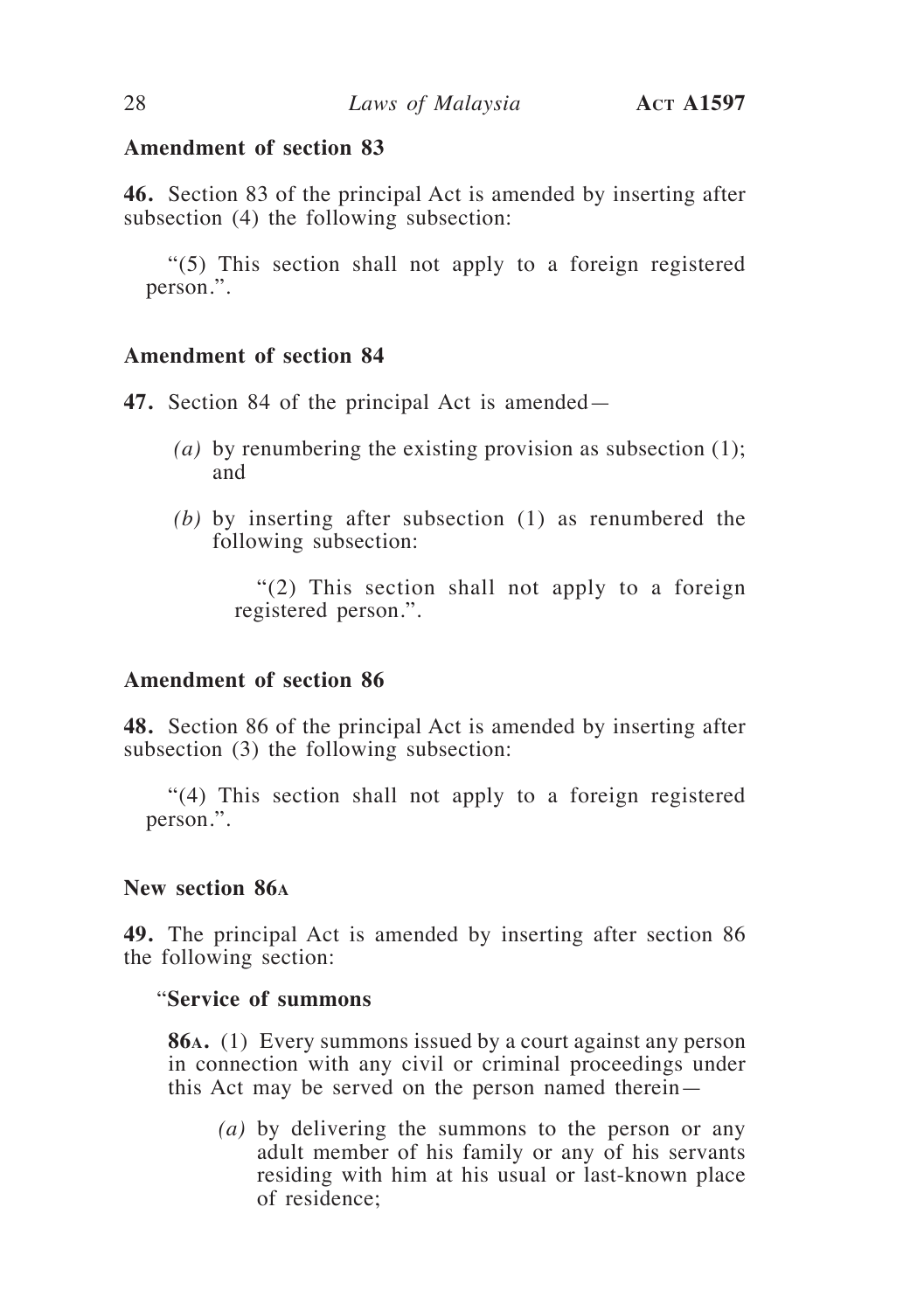- *(b)* by leaving the summons at his usual or last-known place of residence or business in an envelope addressed to the person;
- *(c)* by sending the summons by registered post addressed to the person at his usual or last-known place of residence or business; or
- *(d)* where the person is a company, a limited liability partnership, a firm, a society, an association or other body of persons—
	- (i) by delivering the summons to the secretary or other like officer of the company, limited liability partnership, firm, society, association or other body of persons at its registered office or principal place of business; or
	- (ii) by sending the summons by registered post addressed to the company, limited liability partnership, firm, society, association or other body of persons at its registered office or principal place of business.

(2) Any summons sent by registered post to any person in accordance with subsection (1) or by delivering the summons to the person or to any adult member of his family or any of his servant residing with him shall be deemed to be duly served on the person.

(3) When a summons issued by a court is served, an affidavit of the service purporting to be made before an officer duly authorized to administer an oath shall be admissible in evidence.".

# **Amendment of section 91**

**50.** Subsection 91(2) of the principal Act is amended—

*(a)* in paragraph *(d)*, by inserting after the word "returns" the words ", declarations";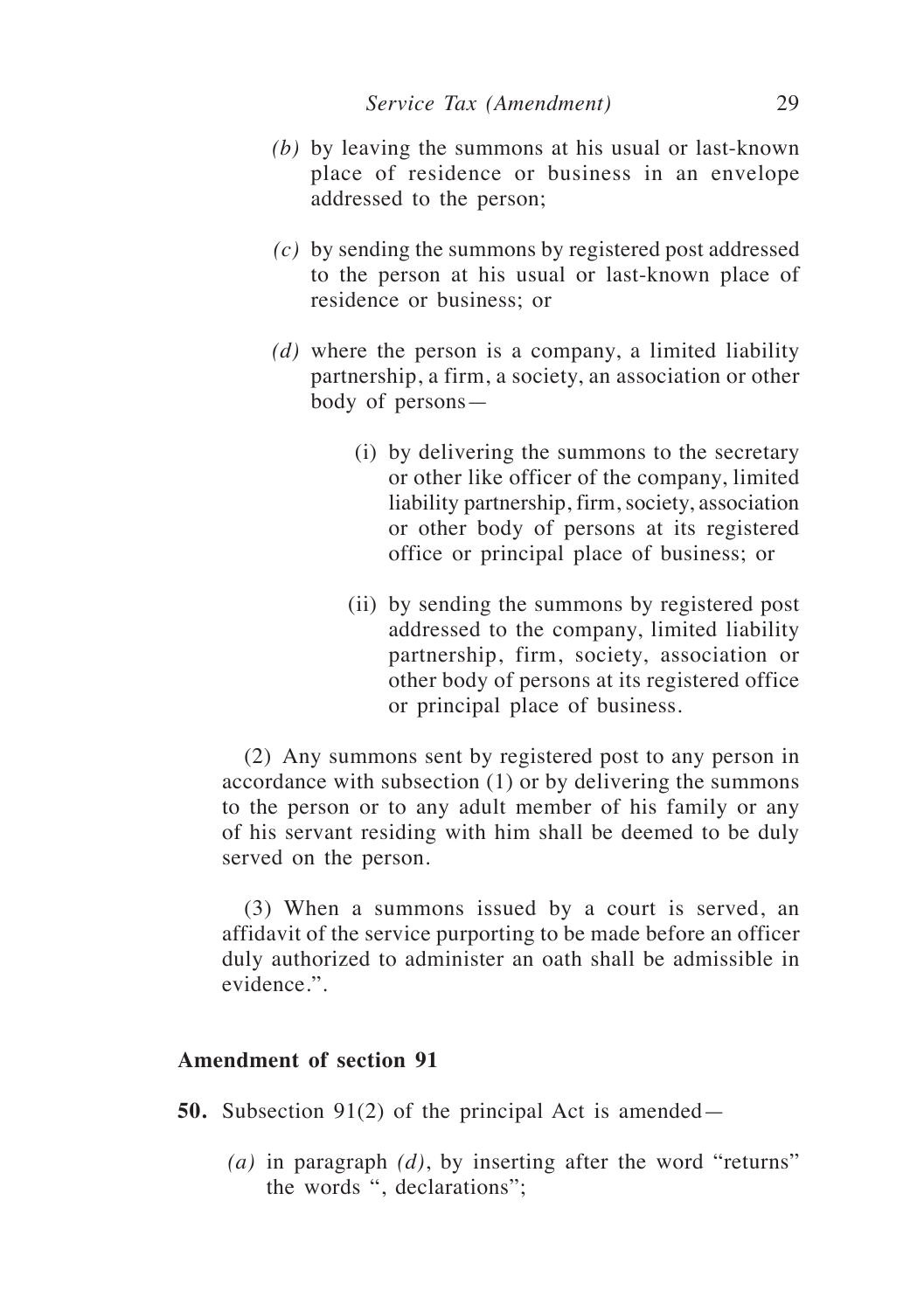- *(b)* in paragraph *(k)*, by deleting the word "or" at the end of the paragraph;
- *(c)* in paragraph *(l)*, by substituting for the full stop at the end of the paragraph the words "; or"; and
- *(d)* by inserting after paragraph *(l)* the following paragraph:

"(*m*) all matters relating to digital services.".

# **Registration before effective date**

**51.** (1) A foreign service provider who provides digital services before the coming into operation of Part IX<sup>a</sup> as introduced in section 37 of this Act ("Part IXa") shall be liable to be registered under this Act if there are reasonable grounds for believing that the total value of his digital services provided in the month of the coming into operation of Part IX<sup>a</sup> and eleven months immediately succeeding such month will exceed the total value of digital service as prescribed under section 56<sub>B</sub> as introduced in section 37 of this Act.

(2) Any foreign service provider who is liable to be registered under subsection (1) shall apply to the Director General to be registered as a foreign registered person and the application shall be made three months before the date of coming into operation of Part IXa.

(3) The Director General may register the foreign service provider under subsection (1) with effect from the effective date appointed under section 1 of this Act or from a later date as the Director General may determine.

(4) Any foreign service provider who contravenes subsection (2) commits an offence and shall, on conviction, be liable to a fine not exceeding thirty thousand ringgit or to imprisonment for a term not exceeding two years or to both.